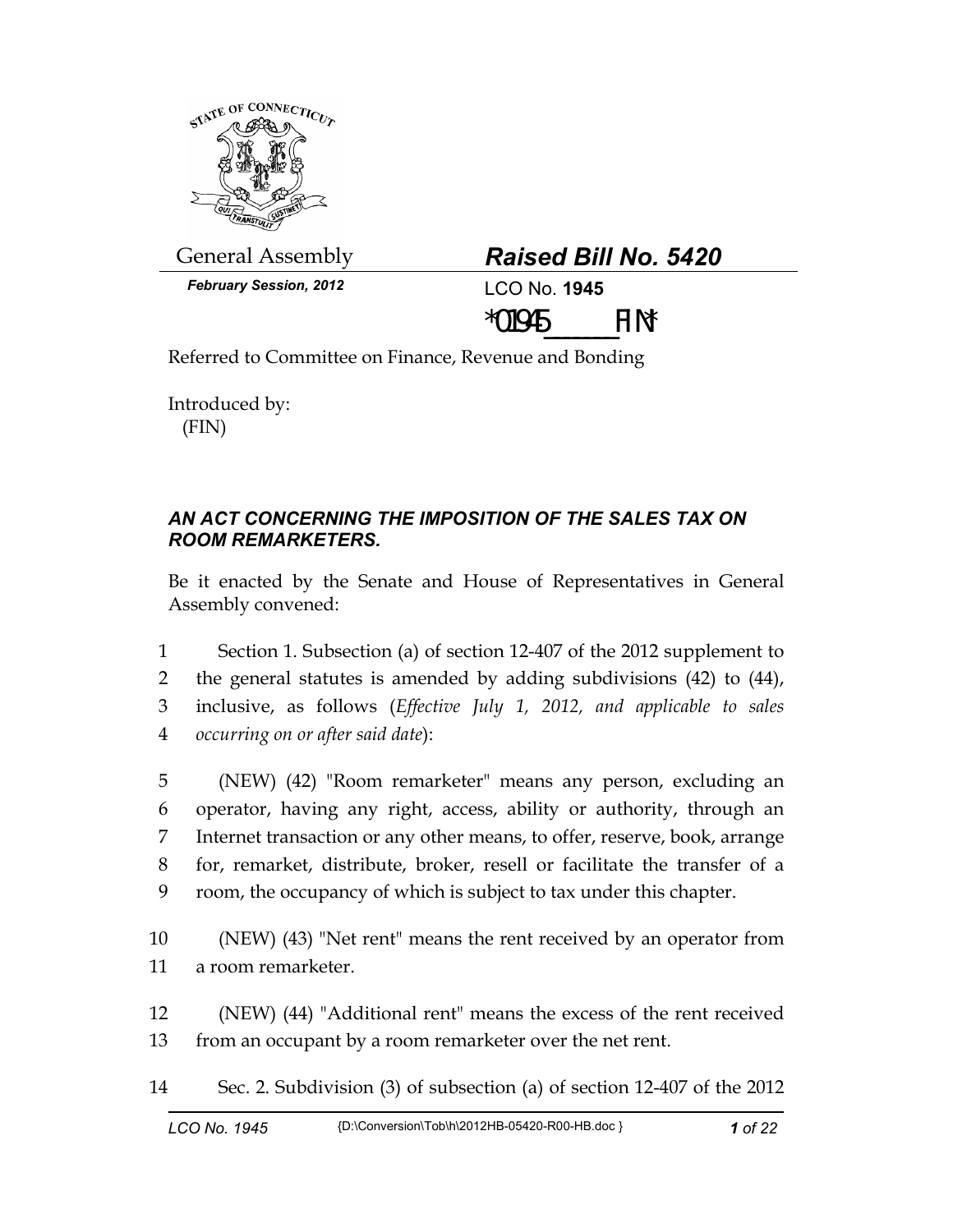15 supplement to the general statutes is repealed and the following is 16 substituted in lieu thereof (*Effective July 1, 2012, and applicable to sales*  17 *occurring on or after said date*):

18 (3) (A) "Retail sale" or "sale at retail" means and includes (i) a sale for 19 any purpose other than resale in the regular course of business of 20 tangible personal property, or  $(i)$  a transfer for a consideration of the 21 occupancy of any room or rooms in a hotel or lodging house for a 22 period of thirty consecutive calendar days or less, or (iii) the rendering 23 of any service described in subdivision (2) of this subsection. The 24 delivery in this state of tangible personal property by an owner or 25 former owner thereof or by a factor, if the delivery is to a consumer 26 pursuant to a retail sale made by a retailer not engaged in business in 27 this state, or a transfer for a consideration of the occupancy of any 28 room or rooms in a hotel or lodging house located in this state is a 29 retail sale in this state by the person making the delivery or transfer. 30 Such person shall include the retail selling price of the property in such 31 person's gross receipts.

32 (B) "Retail sale" or "sale at retail" does not include any sale of any 33 tangible personal property, where, no later than one hundred twenty 34 days after the original sale, the original purchaser sells or becomes 35 contractually obligated to sell such property to a retailer who is 36 contractually obligated to lease such property back to such original 37 purchaser in a lease that is taxable under this chapter or the sale of 38 such property by the original purchaser to the retailer who is 39 contractually obligated to lease such property back to such original 40 purchaser in a lease that is taxable under this chapter. If the original 41 purchaser has paid sales or use tax on the original sale of such 42 property to the original purchaser, such original purchaser may (i) 43 claim a refund of such tax under the provisions of section 12-425, upon 44 presentation of proof satisfactory to the commissioner that the mutual 45 contractual obligations described in this subparagraph were 46 undertaken no later than one hundred twenty days after the original 47 sale and that such tax was paid to the original retailer on the original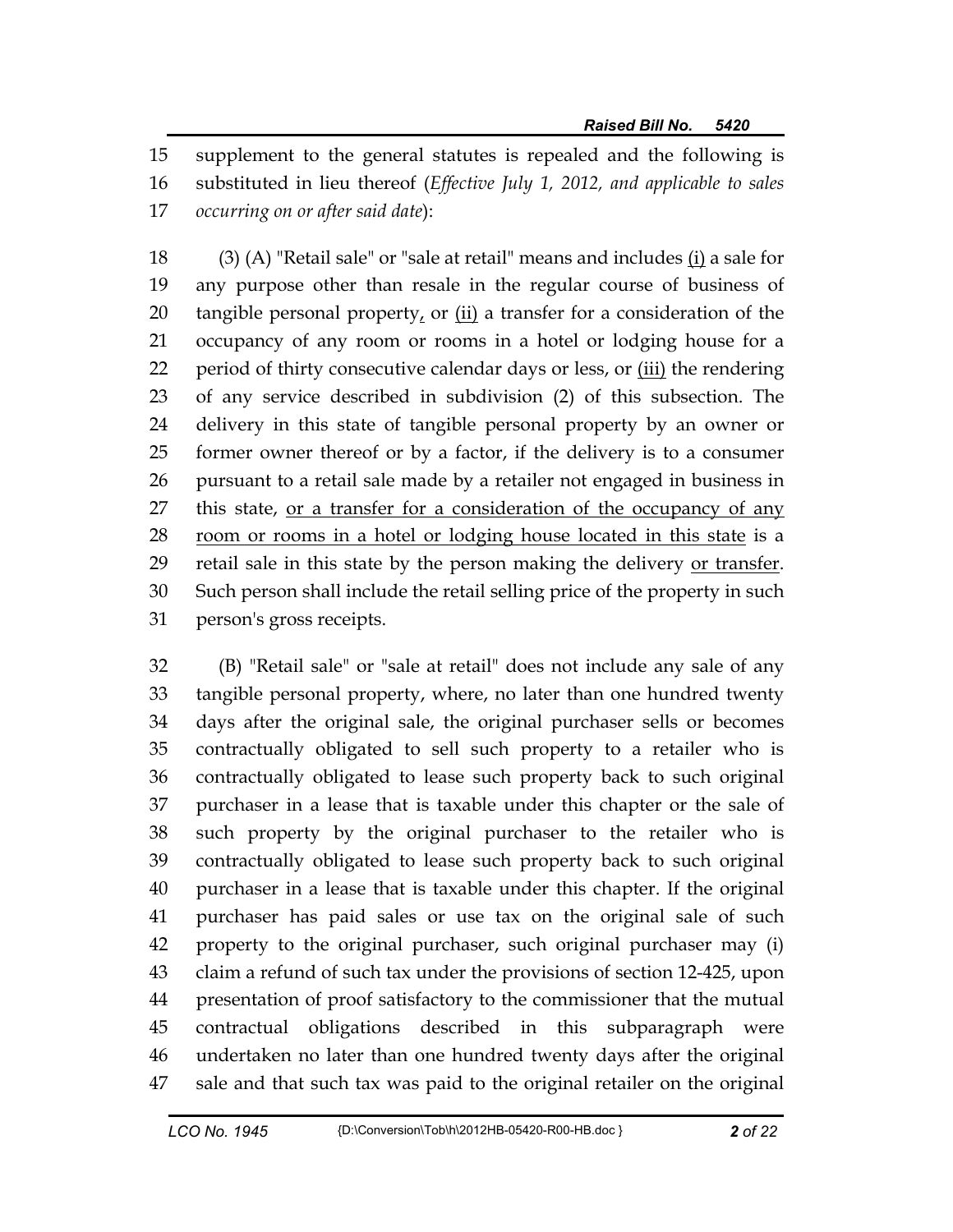48 sale and was remitted to the commissioner by such original retailer or 49 by such original purchaser, or (ii) issue at the time of such original sale 50 or no later than one hundred twenty days thereafter a certificate, in the 51 form prescribed by the commissioner, to the original retailer certifying 52 that the mutual contractual obligations described in this subparagraph 53 have been undertaken. If such certificate is issued to the original 54 retailer at the time of the original sale, no tax on the original sale shall 55 be collected by the original retailer from the original purchaser. If the 56 certificate is issued after the time of the original sale but no later than 57 one hundred twenty days thereafter, the original retailer shall refund 58 to the original purchaser the tax collected on the original sale and, if 59 the original retailer has previously remitted the tax to the 60 commissioner, the original retailer may either treat the amount so 61 refunded as a credit against the tax due on the return next filed under 62 this chapter, or claim a refund under section 12-425. If such certificate 63 is issued no later than one hundred twenty days after the time of the 64 original sale but the tangible personal property originally purchased is 65 not, in fact, subsequently leased by the original purchaser, such 66 original purchaser shall be liable for and be required to pay the tax due 67 on the original sale.

68 Sec. 3. Subdivisions (8) and (9) of subsection (a) of section 12-407 of 69 the 2012 supplement to the general statutes are repealed and the 70 following is substituted in lieu thereof (*Effective July 1, 2012, and*  71 *applicable to sales occurring on or after said date*):

72 (8) (A) "Sales price" means the total amount for which tangible 73 personal property is sold by a retailer, the total amount of rent for 74 which occupancy of a room is transferred by an operator or a room 75 remarketer, the total amount for which any service described in 76 subdivision (2) of this subsection is rendered by a retailer or the total 77 amount of payment or periodic payments for which tangible personal 78 property is leased by a retailer, valued in money, whether paid in 79 money or otherwise, which amount is due and owing to the retailer or 80 operator and, subject to the provisions of subdivision (1) of section 12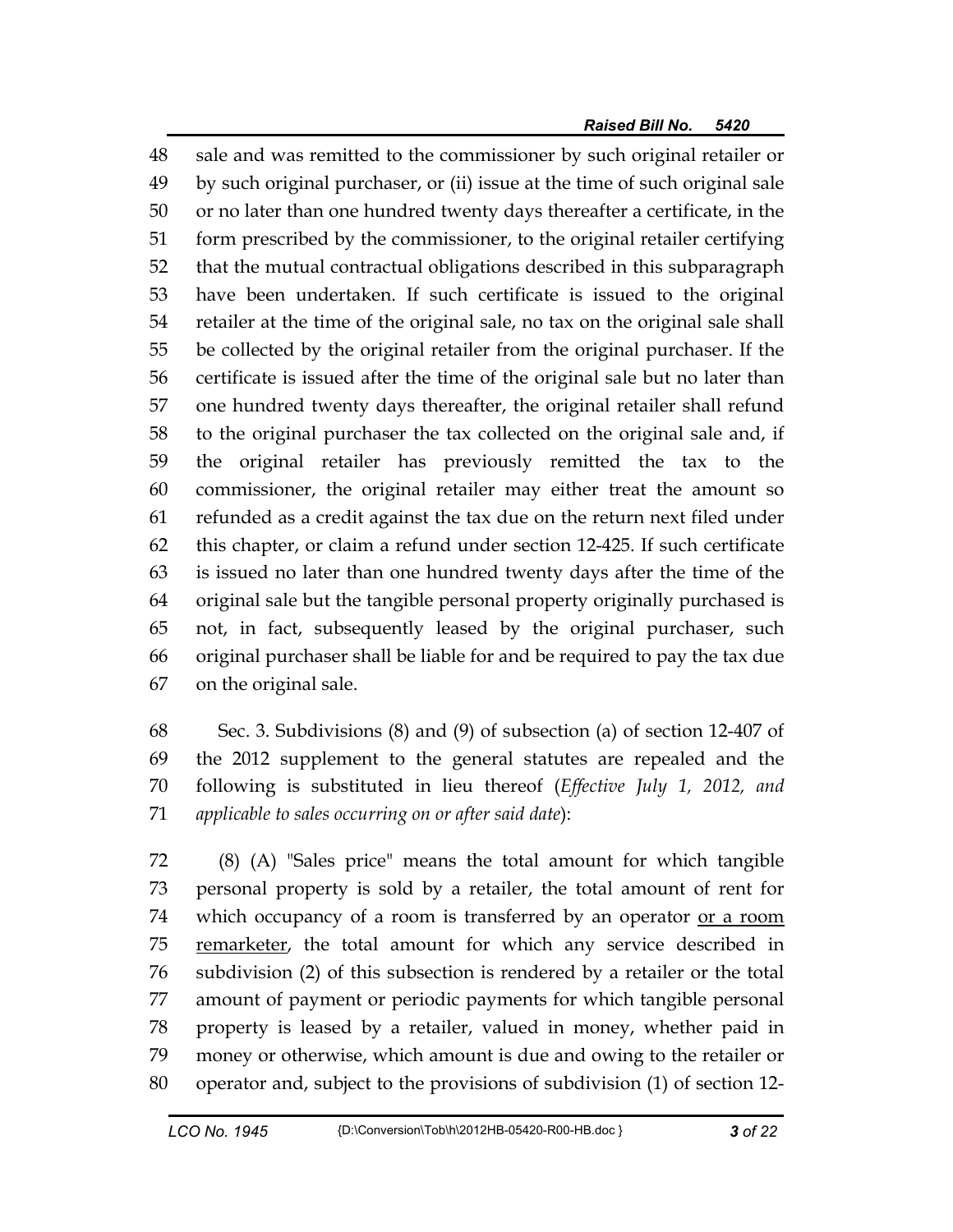81 408, as amended by this act, whether or not actually received by the 82 retailer or operator, without any deduction on account of any of the 83 following: (i) The cost of the property sold; (ii) the cost of materials 84 used, labor or service cost, interest charged, losses or any other 85 expenses; (iii) for any sale occurring on or after July 1, 1993, any 86 charges by the retailer to the purchaser for shipping or delivery, 87 notwithstanding whether such charges are separately stated in a 88 written contract, or on a bill or invoice rendered to such purchaser or 89 whether such shipping or delivery is provided by the retailer or a third 90 party. The provisions of subparagraph (A) (iii) of this subdivision shall 91 not apply to any item exempt from taxation pursuant to section 12-412. 92 Such total amount includes any services that are a part of the sale; 93 except as otherwise provided in subparagraph  $(B)(v)$  or  $(B)(vi)$  of this 94 subdivision, any amount for which credit is given to the purchaser by 95 the retailer, and all compensation and all employment-related 96 expenses, whether or not separately stated, paid to or on behalf of 97 employees of a retailer of any service described in subdivision (2) of 98 this subsection.

99 (B) "Sales price" does not include any of the following: (i) Cash 100 discounts allowed and taken on sales; (ii) any portion of the amount 101 charged for property returned by purchasers, which upon rescission of 102 the contract of sale is refunded either in cash or credit, provided the 103 property is returned within ninety days from the date of purchase; (iii) 104 the amount of any tax, not including any manufacturers' or importers' 105 excise tax, imposed by the United States upon or with respect to retail 106 sales whether imposed upon the retailer or the purchaser; (iv) the 107 amount charged for labor rendered in installing or applying the 108 property sold, provided such charge is separately stated and exclusive 109 of such charge for any service rendered within the purview of 110 subparagraph (I) of subdivision (37) of this subsection; (v) unless the 111 provisions of subdivision (4) of section 12-430 or of section 12-430a are 112 applicable, any amount for which credit is given to the purchaser by 113 the retailer, provided such credit is given solely for property of the 114 same kind accepted in part payment by the retailer and intended by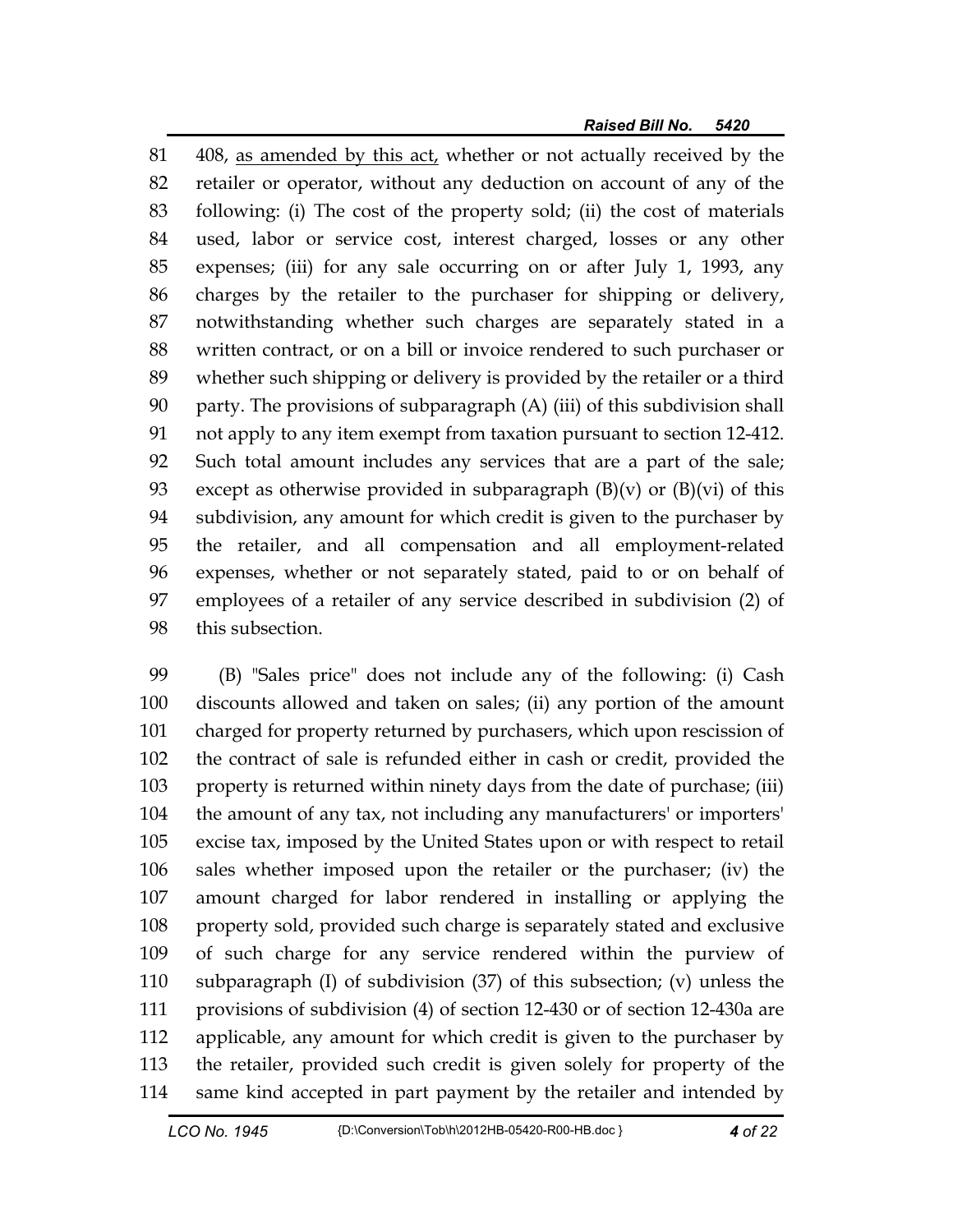115 the retailer to be resold; (vi) the full face value of any coupon used by a 116 purchaser to reduce the price paid to a retailer for an item of tangible 117 personal property, whether or not the retailer will be reimbursed for 118 such coupon, in whole or in part, by the manufacturer of the item of 119 tangible personal property or by a third party; (vii) the amount 120 charged for separately stated compensation, fringe benefits, workers' 121 compensation and payroll taxes or assessments paid to or on behalf of 122 employees of a retailer who has contracted to manage a service 123 recipient's property or business premises and renders management 124 services described in subparagraph (I) or (J) of subdivision (37) of this 125 subsection, provided, the employees perform such services solely for 126 the service recipient at its property or business premises and "sales 127 price" shall include the separately stated compensation, fringe benefits, 128 workers' compensation and payroll taxes or assessments paid to or on 129 behalf of any employee of the retailer who is an officer, director or 130 owner of more than five per cent of the outstanding capital stock of the 131 retailer. Determination whether an employee performs services solely 132 for a service recipient at its property or business premises for purposes 133 of this subdivision shall be made by reference to such employee's 134 activities during the time period beginning on the later of the 135 commencement of the management contract, the date of the 136 employee's first employment by the retailer or the date which is six 137 months immediately preceding the date of such determination; (viii) 138 the amount charged for separately stated compensation, fringe 139 benefits, workers' compensation and payroll taxes or assessments paid 140 to or on behalf of (I) a leased employee, or (II) a worksite employee by 141 a professional employer organization pursuant to a professional 142 employer agreement. For purposes of this subparagraph, an employee 143 shall be treated as a leased employee if the employee is provided to the 144 client at the commencement of an agreement with an employee leasing 145 organization under which at least seventy-five per cent of the 146 employees provided to the client at the commencement of such initial 147 agreement qualify as leased employees pursuant to Section 414(n) of 148 the Internal Revenue Code of 1986, or any subsequent corresponding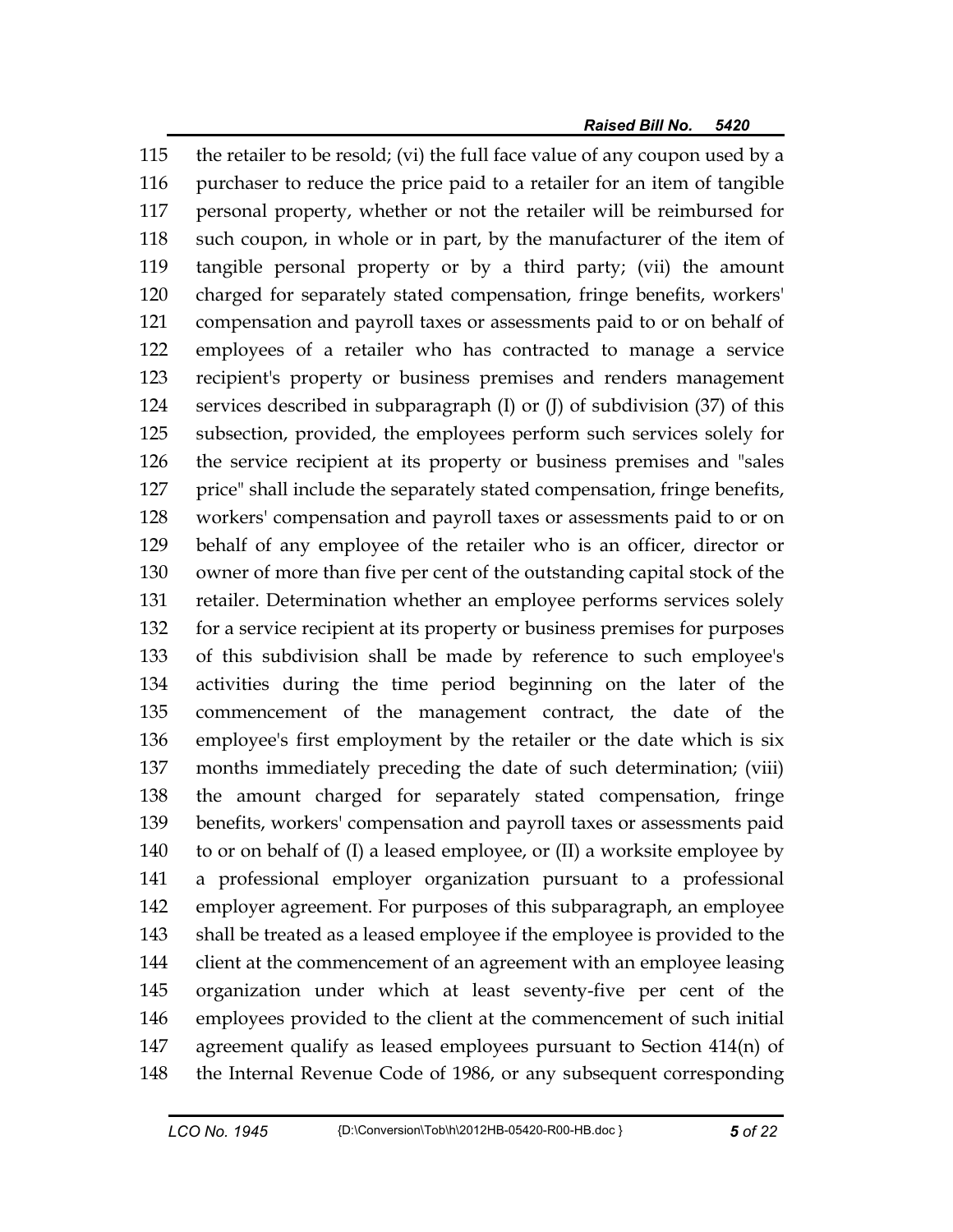149 internal revenue code of the United States, as from time to time 150 amended, or the employee is added to the client's workforce by the 151 employee leasing organization subsequent to the commencement of 152 such initial agreement and qualifies as a leased employee pursuant to 153 Section 414(n) of said Internal Revenue Code of 1986 without regard to 154 subparagraph (B) of paragraph (2) thereof. A leased employee, or a 155 worksite employee subject to a professional employer agreement, shall 156 not include any employee who is hired by a temporary help service 157 and assigned to support or supplement the workforce of a temporary 158 help service's client; (ix) any amount received by a retailer from a 159 purchaser as the battery deposit that is required to be paid under 160 subsection (a) of section 22a-245h; the refund value of a beverage 161 container that is required to be paid under subsection (a) of section 162 22a-244; or a deposit that is required by law to be paid by the 163 purchaser to the retailer and that is required by law to be refunded to 164 the purchaser by the retailer when the same or similar tangible 165 personal property is delivered as required by law to the retailer by the 166 purchaser, if such amount is separately stated on the bill or invoice 167 rendered by the retailer to the purchaser; and (x) the amount charged 168 for separately stated compensation, fringe benefits, workers' 169 compensation and payroll taxes or assessments paid to a media payroll 170 services company, as defined in this subsection.

171 (9) (A) "Gross receipts" means the total amount of the sales price 172 from retail sales of tangible personal property by a retailer, the total 173 amount of the rent from transfers of occupancy of rooms by an 174 operator or room remarketer, the total amount of the sales price from 175 retail sales of any service described in subdivision (2) of this subsection 176 by a retailer of services, or the total amount of payment or periodic 177 payments from leases or rentals of tangible personal property by a 178 retailer, valued in money, whether received in money or otherwise, 179 which amount is due and owing to the retailer or operator and, subject 180 to the provisions of subdivision (1) of section 12-408, as amended by 181 this act, whether or not actually received by the retailer or operator, 182 without any deduction on account of any of the following: (i) The cost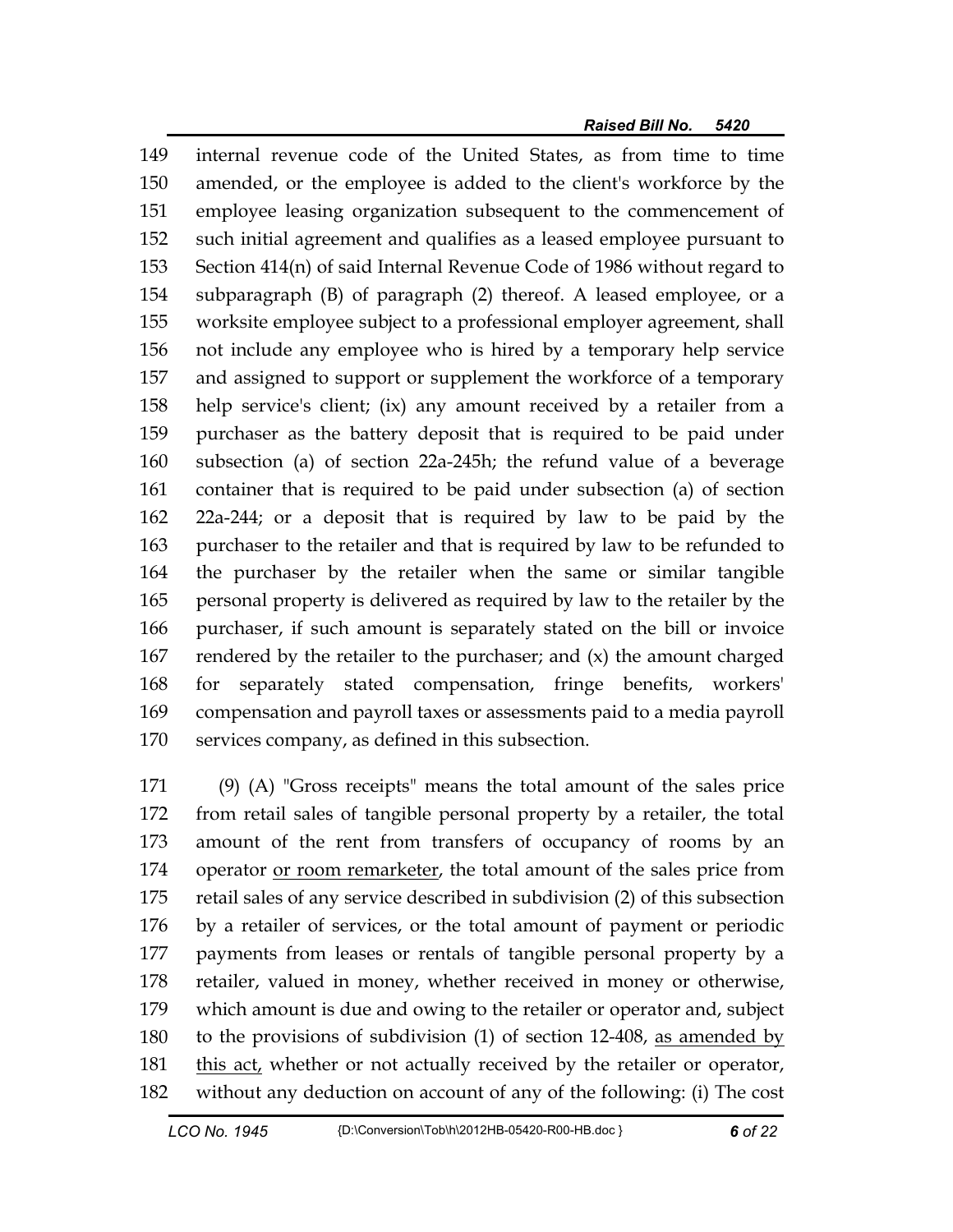183 of the property sold; however, in accordance with such regulations as 184 the Commissioner of Revenue Services may prescribe, a deduction 185 may be taken if the retailer has purchased property for some other 186 purpose than resale, has reimbursed the retailer's vendor for tax which 187 the vendor is required to pay to the state or has paid the use tax with 188 respect to the property, and has resold the property prior to making 189 any use of the property other than retention, demonstration or display 190 while holding it for sale in the regular course of business. If such a 191 deduction is taken by the retailer, no refund or credit will be allowed 192 to the retailer's vendor with respect to the sale of the property; (ii) the 193 cost of the materials used, labor or service cost, interest paid, losses or 194 any other expense; (iii) for any sale occurring on or after July 1, 1993, 195 except for any item exempt from taxation pursuant to section 12-412, 196 any charges by the retailer to the purchaser for shipping or delivery, 197 notwithstanding whether such charges are separately stated in the 198 written contract, or on a bill or invoice rendered to such purchaser or 199 whether such shipping or delivery is provided by the retailer or a third 200 party. The total amount of the sales price includes any services that are 201 a part of the sale; all receipts, cash, credits and property of any kind; 202 except as otherwise provided in subparagraph  $(B)(v)$  or  $(B)(vi)$  of this 203 subdivision, any amount for which credit is allowed by the retailer to 204 the purchaser; and all compensation and all employment-related 205 expenses, whether or not separately stated, paid to or on behalf of 206 employees of a retailer of any service described in subdivision (2) of 207 this subsection.

208 (B) "Gross receipts" do not include any of the following: (i) Cash 209 discounts allowed and taken on sales; (ii) any portion of the sales price 210 of property returned by purchasers, which upon rescission of the 211 contract of sale is refunded either in cash or credit, provided the 212 property is returned within ninety days from the date of sale; (iii) the 213 amount of any tax, not including any manufacturers' or importers' 214 excise tax, imposed by the United States upon or with respect to retail 215 sales whether imposed upon the retailer or the purchaser; (iv) the 216 amount charged for labor rendered in installing or applying the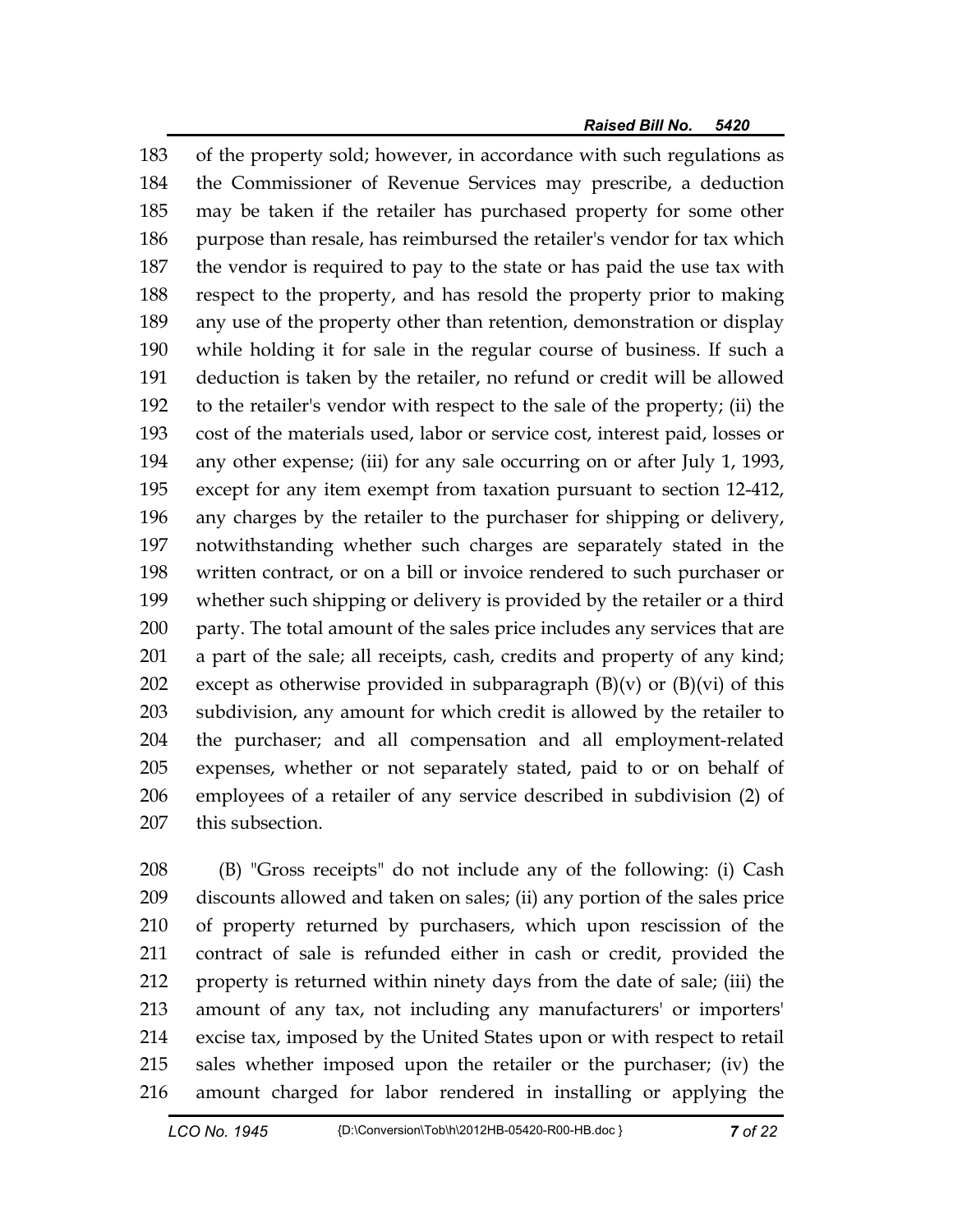217 property sold, provided such charge is separately stated and exclusive 218 of such charge for any service rendered within the purview of 219 subparagraph (I) of subdivision (37) of this subsection; (v) unless the 220 provisions of subdivision (4) of section 12-430 or of section 12-430a are 221 applicable, any amount for which credit is given to the purchaser by 222 the retailer, provided such credit is given solely for property of the 223 same kind accepted in part payment by the retailer and intended by 224 the retailer to be resold; (vi) the full face value of any coupon used by a 225 purchaser to reduce the price paid to the retailer for an item of tangible 226 personal property, whether or not the retailer will be reimbursed for 227 such coupon, in whole or in part, by the manufacturer of the item of 228 tangible personal property or by a third party; (vii) the amount 229 charged for separately stated compensation, fringe benefits, workers' 230 compensation and payroll taxes or assessments paid to or on behalf of 231 employees of a retailer who has contracted to manage a service 232 recipient's property or business premises and renders management 233 services described in subparagraph (I) or (J) of subdivision (37) of this 234 subsection, provided the employees perform such services solely for 235 the service recipient at its property or business premises and "gross 236 receipts" shall include the separately stated compensation, fringe 237 benefits, workers' compensation and payroll taxes or assessments paid 238 to or on behalf of any employee of the retailer who is an officer, 239 director or owner of more than five per cent of the outstanding capital 240 stock of the retailer. Determination whether an employee performs 241 services solely for a service recipient at its property or business 242 premises for purposes of this subdivision shall be made by reference to 243 such employee's activities during the time period beginning on the 244 later of the commencement of the management contract, the date of the 245 employee's first employment by the retailer or the date which is six 246 months immediately preceding the date of such determination; (viii) 247 the amount charged for separately stated compensation, fringe 248 benefits, workers' compensation and payroll taxes or assessments paid 249 to or on behalf of (I) a leased employee, or (II) a worksite employee by 250 a professional employer organization pursuant to a professional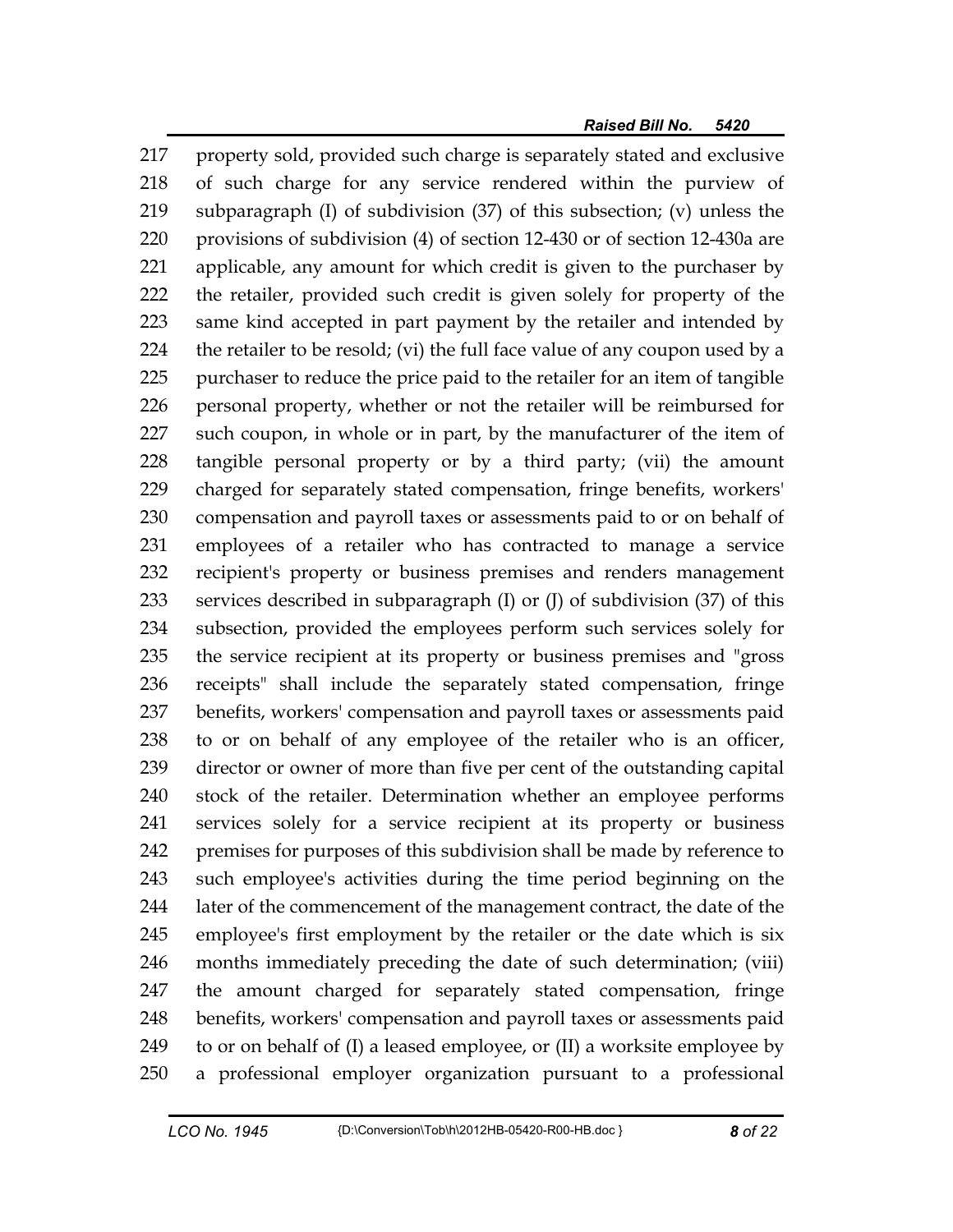251 employer agreement. For purposes of this subparagraph, an employee 252 shall be treated as a leased employee if the employee is provided to the 253 client at the commencement of an agreement with an employee leasing 254 organization under which at least seventy-five per cent of the 255 employees provided to the client at the commencement of such initial 256 agreement qualify as leased employees pursuant to Section 414(n) of 257 the Internal Revenue Code of 1986, or any subsequent corresponding 258 internal revenue code of the United States, as from time to time 259 amended, or the employee is added to the client's workforce by the 260 employee leasing organization subsequent to the commencement of 261 such initial agreement and qualifies as a leased employee pursuant to 262 Section 414(n) of said Internal Revenue Code of 1986 without regard to 263 subparagraph (B) of paragraph (2) thereof. A leased employee, or a 264 worksite employee subject to a professional employer agreement, shall 265 not include any employee who is hired by a temporary help service 266 and assigned to support or supplement the workforce of a temporary 267 help service's client; (ix) the amount received by a retailer from a 268 purchaser as the battery deposit that is required to be paid under 269 subsection (a) of section 22a-256h; the refund value of a beverage 270 container that is required to be paid under subsection (a) of section 271 22a-244 or a deposit that is required by law to be paid by the purchaser 272 to the retailer and that is required by law to be refunded to the 273 purchaser by the retailer when the same or similar tangible personal 274 property is delivered as required by law to the retailer by the 275 purchaser, if such amount is separately stated on the bill or invoice 276 rendered by the retailer to the purchaser; and  $(x)$  the amount charged 277 for separately stated compensation, fringe benefits, workers' 278 compensation and payroll taxes or assessments paid to a media payroll 279 services company, as defined in this subsection.

280 Sec. 4. Subdivision (12) of subsection (a) of section 12-407 of the 2012 281 supplement to the general statutes is repealed and the following is 282 substituted in lieu thereof (*Effective July 1, 2012, and applicable to sales*  283 *occurring on or after said date*):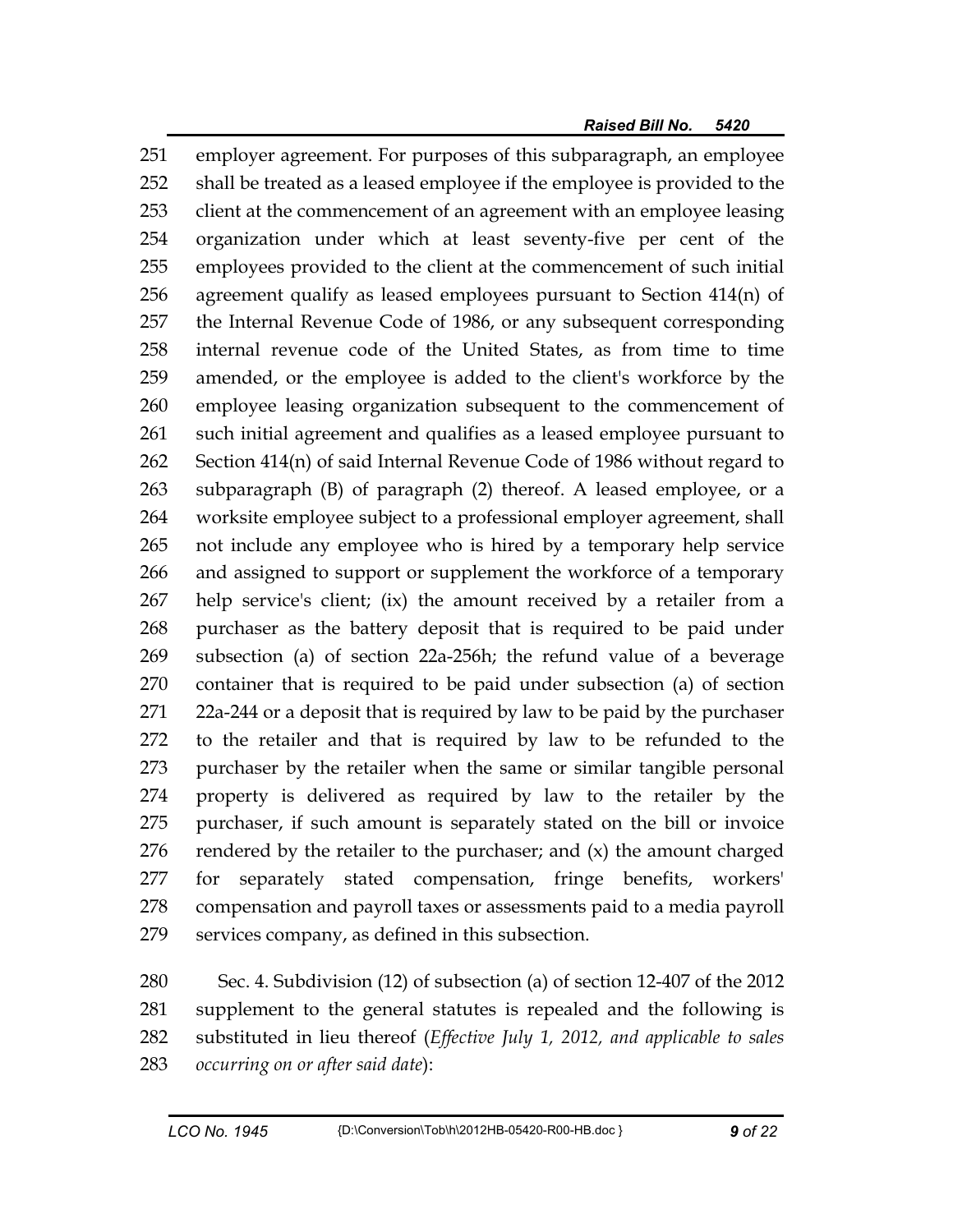284 (12) "Retailer" includes: (A) Every person engaged in the business of 285 making sales at retail or in the business of making retail sales at 286 auction of tangible personal property owned by the person or others; 287 (B) every person engaged in the business of making sales for storage, 288 use or other consumption or in the business of making sales at auction 289 of tangible personal property owned by the person or others for 290 storage, use or other consumption; (C) every operator, as defined in 291 subdivision (18) of this subsection, and every room remarketer, as 292 defined in subdivision (42) of this subsection; (D) every seller 293 rendering any service described in subdivision (2) of this subsection; 294 (E) every person under whom any salesman, representative, peddler or 295 canvasser operates in this state, or from whom such salesman, 296 representative, peddler or canvasser obtains the tangible personal 297 property that is sold; (F) every person with whose assistance any seller 298 is enabled to solicit orders within this state; (G) every person making 299 retail sales from outside this state to a destination within this state and 300 not maintaining a place of business in this state who engages in regular 301 or systematic solicitation of sales of tangible personal property in this 302 state (i) by the display of advertisements on billboards or other 303 outdoor advertising in this state, (ii) by the distribution of catalogs, 304 periodicals, advertising flyers or other advertising by means of print, 305 radio or television media, or (iii) by mail, telegraphy, telephone, 306 computer data base, cable, optic, microwave or other communication 307 system, for the purpose of effecting retail sales of tangible personal 308 property, provided such person has made one hundred or more retail 309 sales from outside this state to destinations within this state during the 310 twelve-month period ended on the September thirtieth immediately 311 preceding the monthly or quarterly period with respect to which such 312 person's liability for tax under this chapter is determined; (H) any 313 person owned or controlled, either directly or indirectly, by a retailer 314 engaged in business in this state which is the same as or similar to the 315 line of business in which such person so owned or controlled is 316 engaged; (I) any person owned or controlled, either directly or 317 indirectly, by the same interests that own or control, either directly or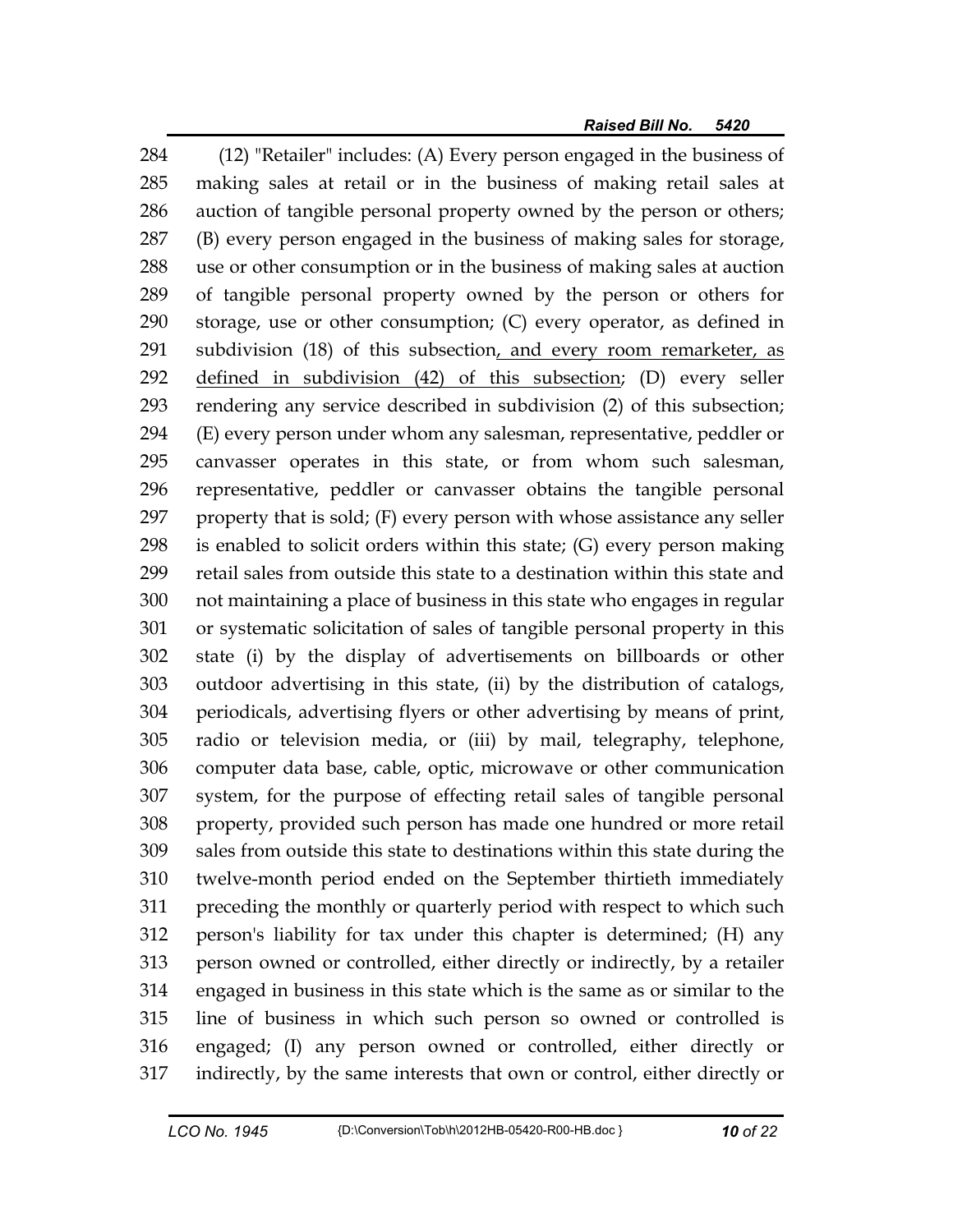318 indirectly, a retailer engaged in business in this state which is the same 319 as or similar to the line of business in which such person so owned or 320 controlled is engaged; (J) any assignee of a person engaged in the 321 business of leasing tangible personal property to others, where leased 322 property of such person which is subject to taxation under this chapter 323 is situated within this state and such assignee has a security interest, as 324 defined in subdivision (35) of subsection (b) of section 42a-1-201, in 325 such property; (K) every person making retail sales of items of tangible 326 personal property from outside this state to a destination within this 327 state and not maintaining a place of business in this state who repairs 328 or services such items, under a warranty, in this state, either directly or 329 indirectly through an agent, independent contractor or subsidiary; and 330 (L) every person making sales of tangible personal property or services 331 through an agreement with another person located in this state under 332 which such person located in this state, for a commission or other 333 consideration that is based upon the sale of tangible personal property 334 or services by the retailer, directly or indirectly refers potential 335 customers, whether by a link on an Internet web site or otherwise, to 336 the retailer, provided the cumulative gross receipts from sales by the 337 retailer to customers in the state who are referred to the retailer by all 338 such persons with this type of an agreement with the retailer, is in 339 excess of two thousand dollars during the preceding four quarterly 340 periods ending on the last day of March, June, September and 341 December.

342 Sec. 5. Subdivision (21) of subsection (a) of section 12-407 of the 2012 343 supplement to the general statutes is repealed and the following is 344 substituted in lieu thereof (*Effective July 1, 2012, and applicable to sales*  345 *occurring on or after said date*):

346 (21) "Rent" means the consideration received for occupancy valued 347 in money, whether received in money or otherwise, including all 348 receipts, cash, credits and property or services of any kind or nature, 349 including any service or booking fees that are a condition of 350 occupancy, and also any amount for which credit is allowed by the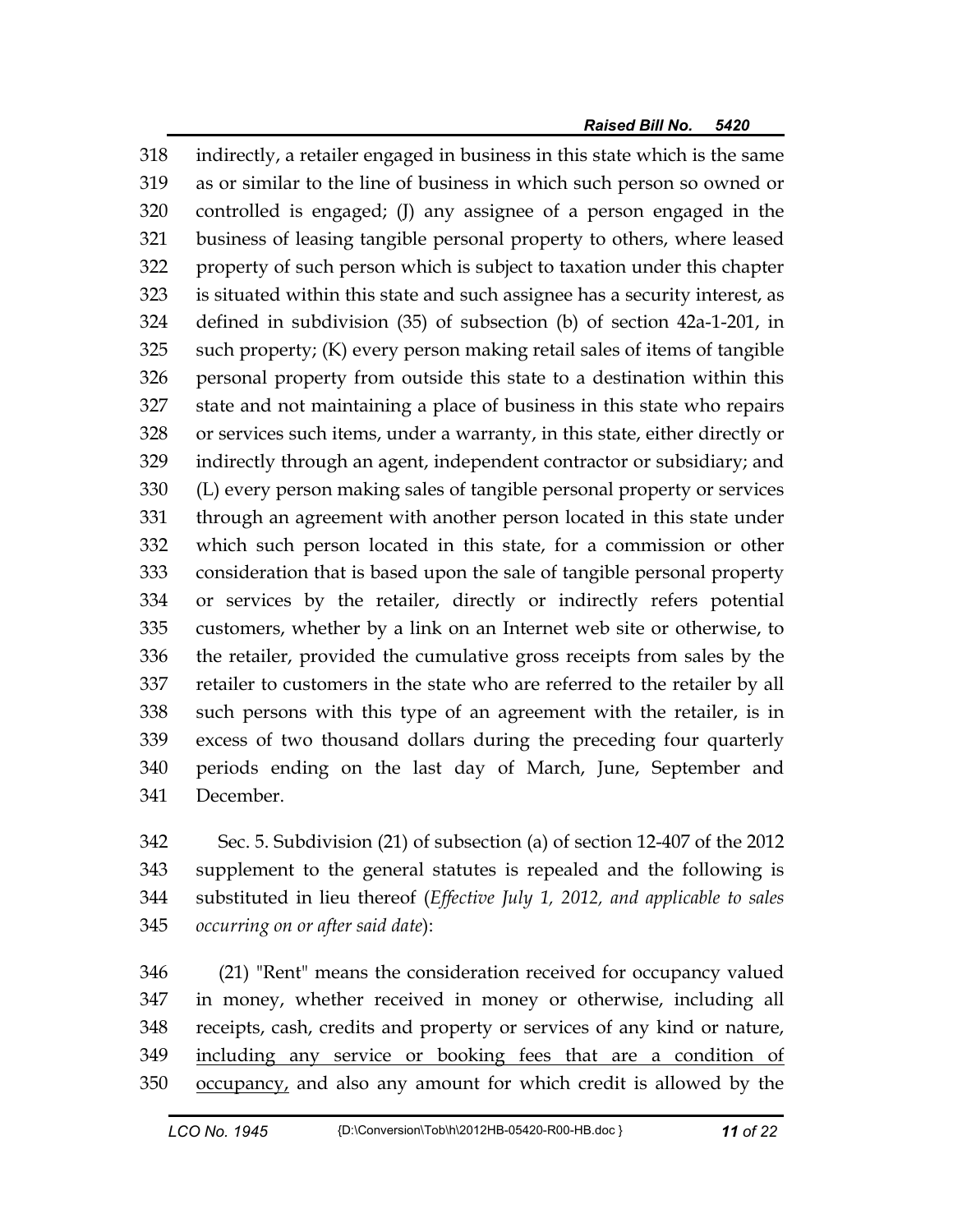351 operator or room remarketer to the occupant, without any deduction 352 therefrom whatsoever.

353 Sec. 6. Subdivisions (1) and (2) of section 12-408 of the 2012 354 supplement to the general statutes are repealed and the following is 355 substituted in lieu thereof (*Effective July 1, 2012, and applicable to sales*  356 *occurring on or after said date*):

357 (1) (A) For the privilege of making any sales, as defined in 358 subdivision (2) of subsection (a) of section 12-407, at retail, in this state 359 for a consideration, a tax is hereby imposed on all retailers at the rate 360 of six and thirty-five-hundredths per cent of the gross receipts of any 361 retailer from the sale of all tangible personal property sold at retail or 362 from the rendering of any services constituting a sale in accordance 363 with subdivision (2) of subsection (a) of section 12-407, except, in lieu 364 of said rate of six and thirty-five-hundredths per cent, the rates 365 provided in subparagraphs (B) to (F), inclusive, of this subdivision;

366 (B) At a rate of fifteen per cent with respect to each transfer of 367 occupancy, from the total amount of rent received, including both net 368 rent and additional rent, if applicable, for such occupancy of any room 369 or rooms in a hotel or lodging house for the first period not exceeding 370 thirty consecutive calendar days;

371 (C) With respect to the sale of a motor vehicle to any individual who 372 is a member of the armed forces of the United States and is on full-time 373 active duty in Connecticut and who is considered, under 50 App USC 374 574, a resident of another state, or to any such individual and the 375 spouse thereof, at a rate of four and one-half per cent of the gross 376 receipts of any retailer from such sales, provided such retailer requires 377 and maintains a declaration by such individual, prescribed as to form 378 by the commissioner and bearing notice to the effect that false 379 statements made in such declaration are punishable, or other evidence, 380 satisfactory to the commissioner, concerning the purchaser's state of 381 residence under 50 App USC 574;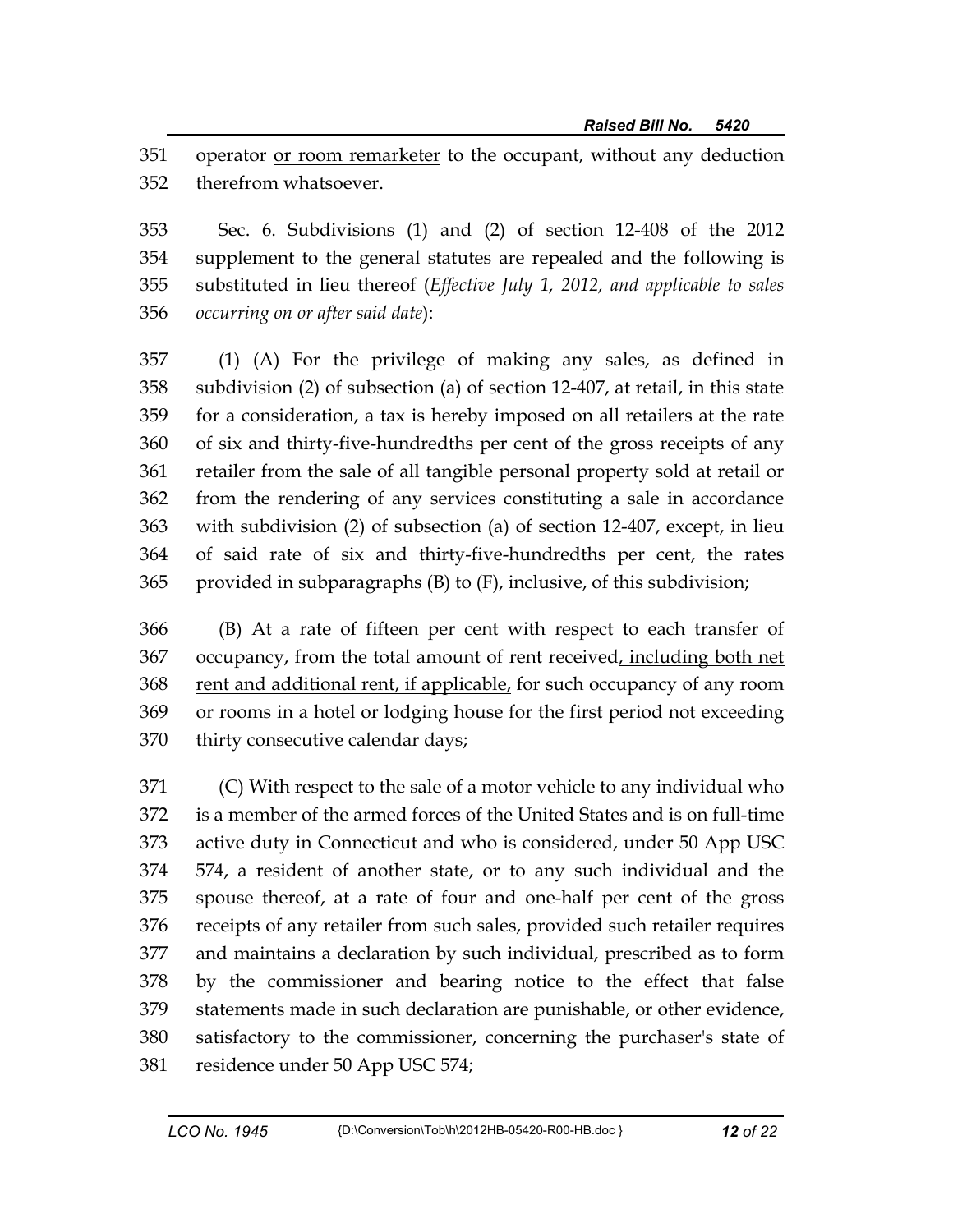382 (D) (i) With respect to the sales of computer and data processing 383 services occurring on or after July 1, 1997, and prior to July 1, 1998, at 384 the rate of five per cent, on or after July 1, 1998, and prior to July 1, 385 1999, at the rate of four per cent, on or after July 1, 1999, and prior to 386 July 1, 2000, at the rate of three per cent, on or after July 1, 2000, and 387 prior to July 1, 2001, at the rate of two per cent, on or after July 1, 2001, 388 at the rate of one per cent, and (ii) with respect to sales of Internet 389 access services, on and after July 1, 2001, such services shall be exempt 390 from such tax;

391 (E) With respect to the sales of labor that is otherwise taxable under 392 subparagraph (C) or (G) of subdivision (2) of subsection (a) of section 393 12-407 on existing vessels and repair or maintenance services on 394 vessels occurring on and after July 1, 1999, such services shall be 395 exempt from such tax;

396 (F) With respect to patient care services for which payment is 397 received by the hospital on or after July 1, 1999, and prior to July 1, 398 2001, at the rate of five and three-fourths per cent and on and after July 399 1, 2001, such services shall be exempt from such tax;

400 (G) With respect to the rental or leasing of a passenger motor 401 vehicle for a period of thirty consecutive calendar days or less, at a rate 402 of nine and thirty-five-hundredths per cent;

403 (H) With respect to the sale of (i) a motor vehicle for a sales price 404 exceeding fifty thousand dollars, at a rate of seven per cent on the 405 entire sales price, (ii) a vessel for a sales price exceeding one hundred 406 thousand dollars, at a rate of seven per cent on the entire sales price, 407 (iii) jewelry, whether real or imitation, for a sales price exceeding five 408 thousand dollars, at a rate of seven per cent on the entire sales price, 409 and (iv) an article of clothing or footwear intended to be worn on or 410 about the human body, a handbag, luggage, umbrella, wallet or watch 411 for a sales price exceeding one thousand dollars, at a rate of seven per 412 cent on the entire sales price. For purposes of this subparagraph, 413 "motor vehicle" shall have the meaning provided in section 14-1, but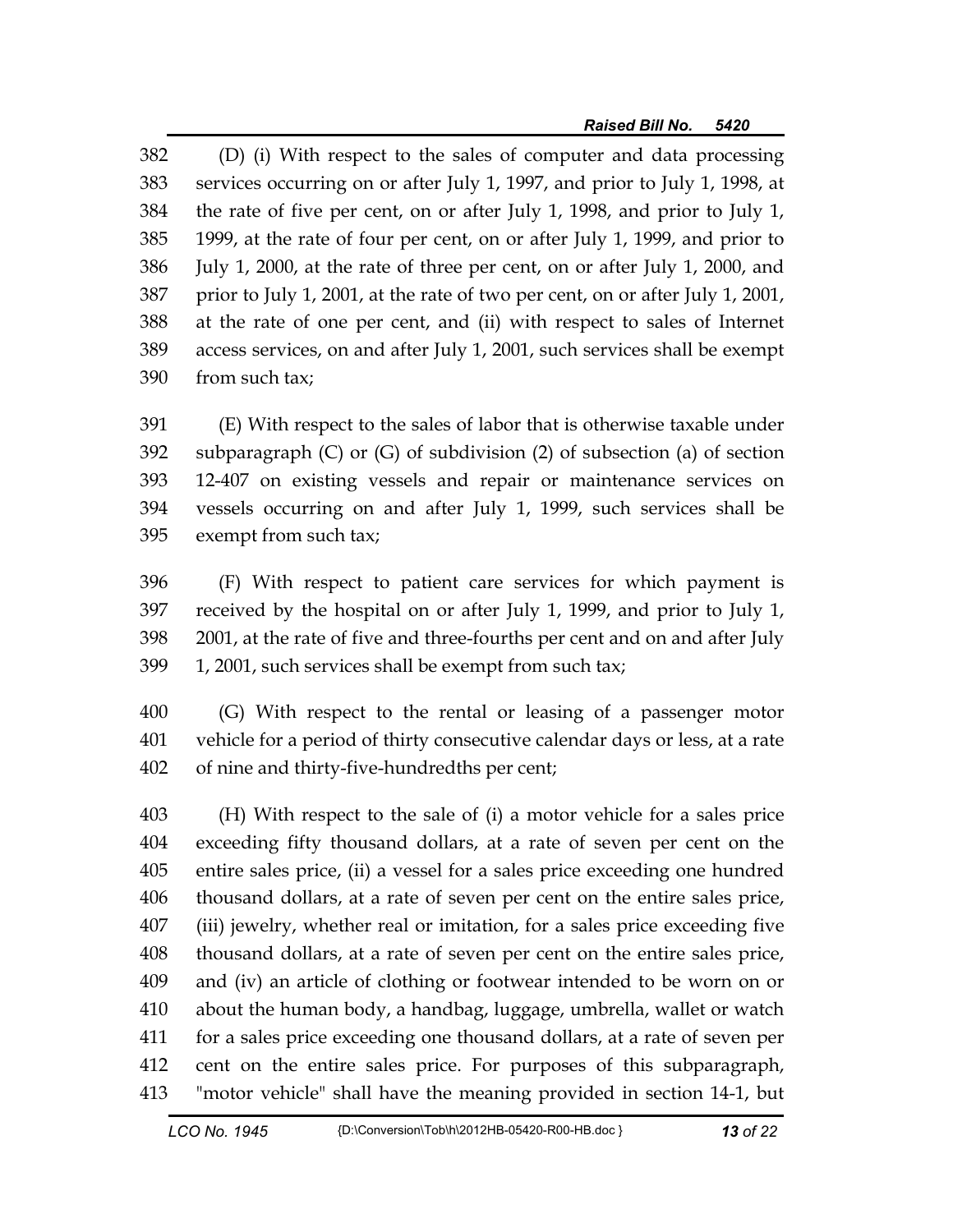414 shall not include a motor vehicle subject to the provisions of 415 subparagraph (C) of this subdivision, a motor vehicle having a gross 416 vehicle weight rating over twelve thousand five hundred pounds, or a 417 motor vehicle having a gross vehicle weight rating of twelve thousand 418 five hundred pounds or less that is not used for private passenger 419 purposes, but is designed or used to transport merchandise, freight or 420 persons in connection with any business enterprise and issued a 421 commercial registration or more specific type of registration by the 422 Department of Motor Vehicles;

423 (I) The rate of tax imposed by this chapter shall be applicable to all 424 retail sales upon the effective date of such rate, except that a new rate 425 which represents an increase in the rate applicable to the sale shall not 426 apply to any sales transaction wherein a binding sales contract without 427 an escalator clause has been entered into prior to the effective date of 428 the new rate and delivery is made within ninety days after the effective 429 date of the new rate. For the purposes of payment of the tax imposed 430 under this section, any retailer of services taxable under subparagraph 431 (I) of subdivision (2) of subsection (a) of section 12-407, who computes 432 taxable income, for purposes of taxation under the Internal Revenue 433 Code of 1986, or any subsequent corresponding internal revenue code 434 of the United States, as from time to time amended, on an accounting 435 basis which recognizes only cash or other valuable consideration 436 actually received as income and who is liable for such tax only due to 437 the rendering of such services may make payments related to such tax 438 for the period during which such income is received, without penalty 439 or interest, without regard to when such service is rendered;

440 (J) For calendar quarters ending on or after September 30, 2011, the 441 commissioner shall deposit into the municipal revenue sharing 442 account, established pursuant to section 4-66*l*, one and fifty-seven-443 hundredths per cent of the amounts received by the state from the tax 444 imposed under subparagraph (A) of this subdivision, and one and 445 forty-three-hundredths per cent of the amounts received by the state 446 from the tax imposed under subparagraph (H) of this subdivision; and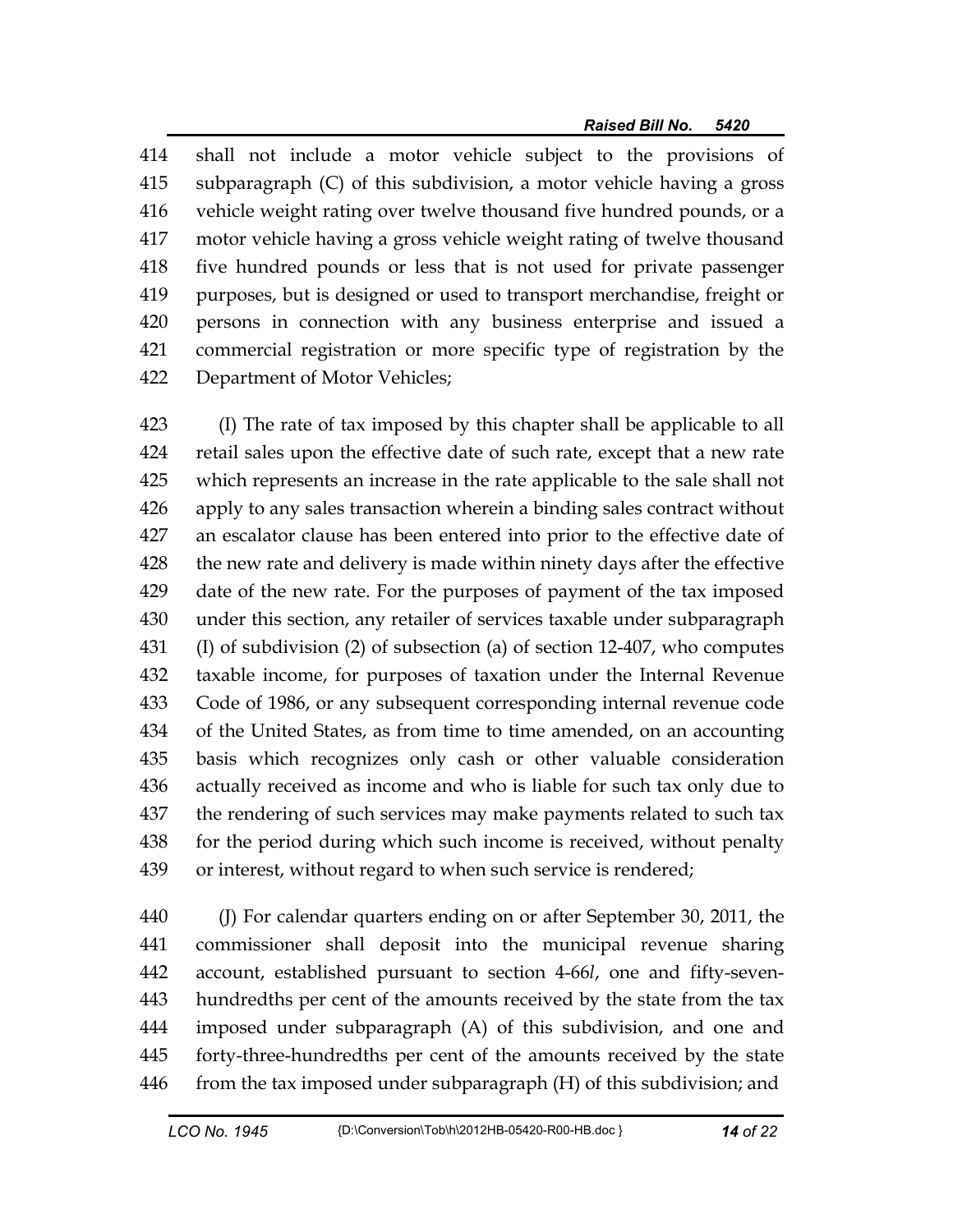447 (K) For calendar quarters ending on or after September 30, 2011, the 448 commissioner shall deposit into the regional performance incentive 449 account, established pursuant to section 4-66k, six and seven-tenths 450 per cent of the amounts received by the state from the tax imposed 451 under subparagraph (B) of this subdivision and ten and seven-tenths 452 per cent of the amounts received by the state from the tax imposed 453 under subparagraph (G) of this subdivision.

454 (2) (A) Reimbursement for the tax hereby imposed shall be collected 455 by the retailer from the consumer and such tax reimbursement, termed 456 "tax" in this and the following subsections, shall be paid by the 457 consumer to the retailer and each retailer shall collect from the 458 consumer the full amount of the tax imposed by this chapter or an 459 amount equal as nearly as possible or practicable to the average 460 equivalent thereof. Such tax shall be a debt from the consumer to the 461 retailer, when so added to the original sales price, and shall be 462 recoverable at law in the same manner as other debts except as 463 provided in section 12-432a. The amount of tax reimbursement, when 464 so collected, shall be deemed to be a special fund in trust for the state 465 of Connecticut.

466 (B) Whenever such tax, payable by the consumer (i) with respect to 467 a charge account or credit sale occurring on or after July 1, 1984, is 468 remitted by the retailer to the commissioner and such sale as an 469 account receivable is determined to be worthless and is actually 470 written off as uncollectible for federal income tax purposes, or (ii) to a 471 retailer who computes taxable income, for purposes of taxation under 472 the Internal Revenue Code of 1986, or any subsequent corresponding 473 internal revenue code of the United States, as from time to time 474 amended, on the cash basis method of accounting with respect to a sale 475 occurring on or after July 1, 1989, is remitted by the retailer to the 476 commissioner and such sale as an account receivable is determined to 477 be worthless, the amount of such tax remitted may be credited against 478 the tax due on the sales tax return filed by the retailer for the monthly 479 or quarterly period, whichever is applicable, next following the period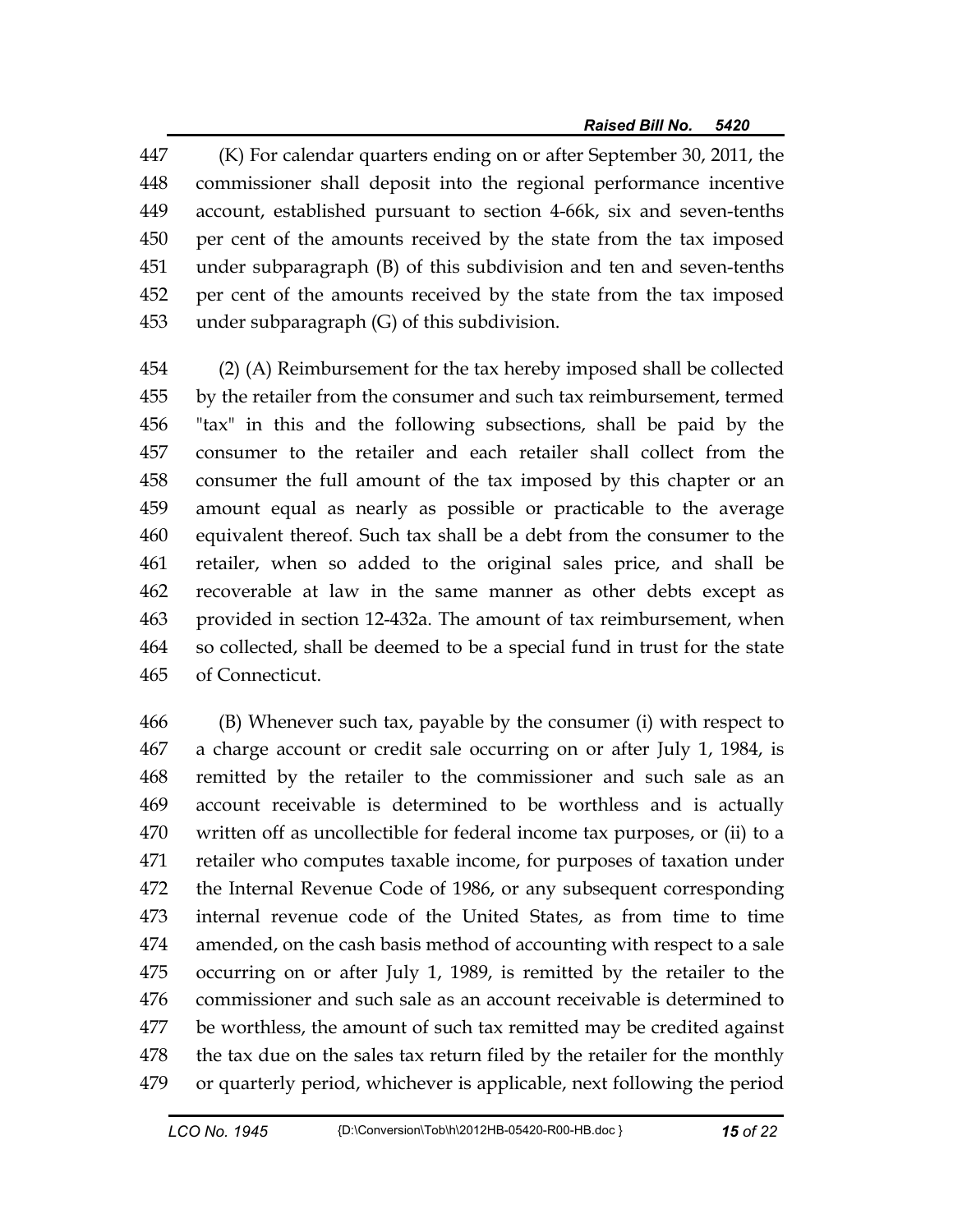480 in which such amount is actually so written off, but in no event shall 481 such credit be allowed later than three years following the date such 482 tax is remitted, unless the credit relates to a period for which a waiver 483 is given pursuant to subsection (g) of section 12-415. The commissioner 484 shall, by regulations adopted in accordance with chapter 54, provide 485 standards for proving any such claim for credit. If any account with 486 respect to which such credit is allowed is thereafter collected by the 487 retailer in whole or in part, the amount so collected shall be included 488 in the sales tax return covering the period in which such collection 489 occurs. The tax applicable in any such case shall be determined in 490 accordance with the rate of sales tax in effect at the time of the original 491 sale.

492 (C) (i) Any person required to collect tax in accordance with this 493 subsection who demonstrates to the satisfaction of the Commissioner 494 of Revenue Services by July first of any year that, in any two quarterly 495 periods as described in section 12-414, within the most recent four 496 consecutive quarterly periods, such person was a materialman as such 497 term is used in chapter 847, who has at least fifty per cent of such 498 person's sales of building materials to contractors, subcontractors or 499 repairmen for the improvement of real property, and is authorized by 500 said chapter to file a mechanic's lien upon such real property and 501 improvement shall, with respect to such sales made through the 502 quarterly period ending the succeeding June thirtieth, collect tax due 503 on such sales, and on sales to such contractors, subcontractors or 504 repairmen of services described in subdivision (2) of subsection (a) of 505 section 12-407 with respect to such building materials, for such 506 purpose and made during such July first through June thirtieth period, 507 at the time and to the extent that such person receives the receipts 508 from, or consideration for, such sales from such contractors, 509 subcontractors or repairmen, provided if such person receives a 510 portion of such receipts or consideration, such person shall collect the 511 tax due on such portion at the time the portion is received. The taxes 512 imposed by this chapter on such receipts and consideration shall be 513 deemed imposed, solely for purposes of determining when such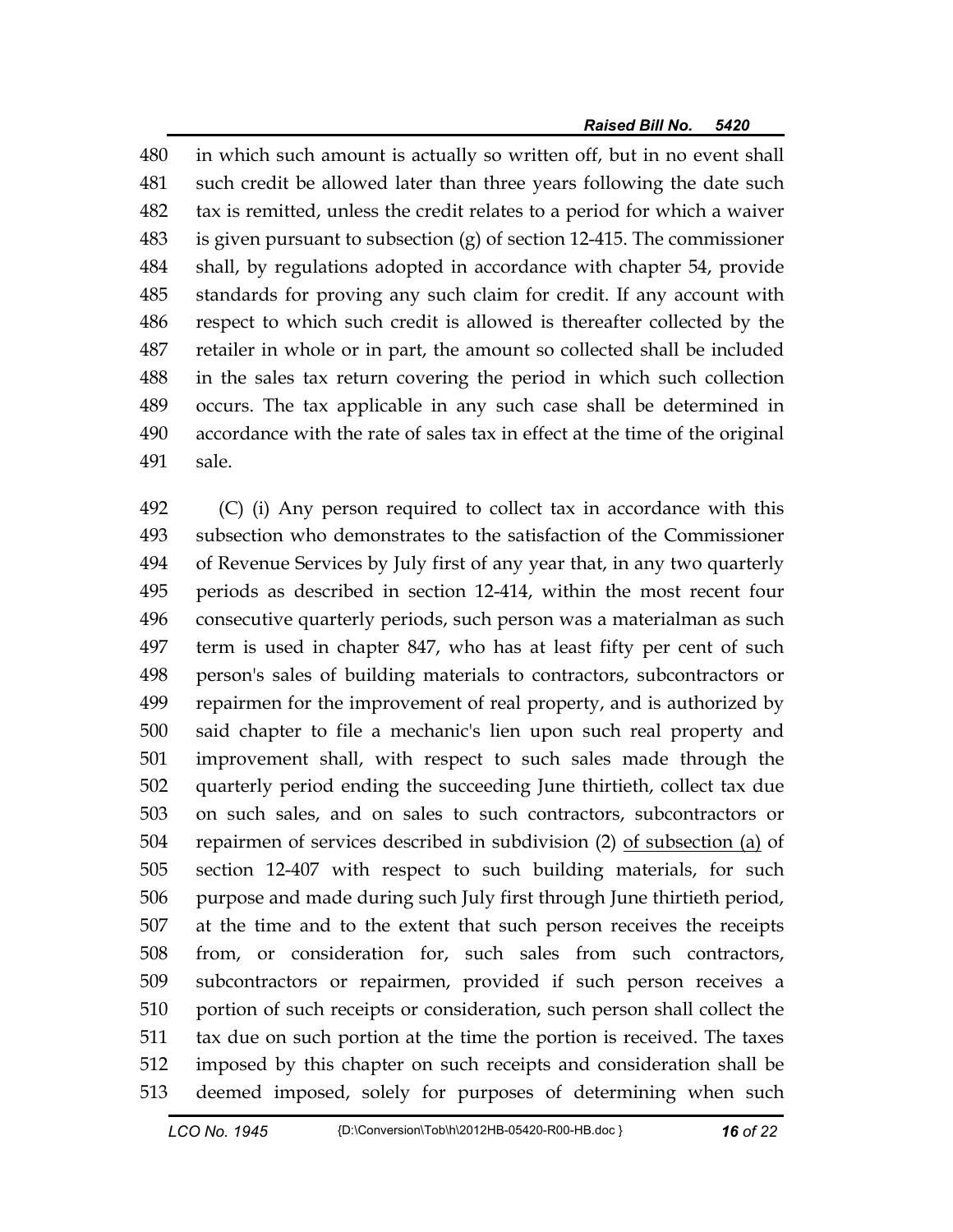514 person is required to collect and pay over such taxes to the 515 commissioner under section 12-414, when such person has received 516 payment of such receipts or consideration in money, or money's worth, 517 from such contractor, subcontractor or repairman. A contractor, 518 subcontractor or repairman who purchases building materials or 519 services from such person pursuant to this subparagraph shall, at the 520 time such contractor, subcontractor or repairman pays any portion of 521 the purchase price, pay to the person the tax due on the portion of the 522 purchase price so paid. (ii) In the event that a materialman described in 523 this subparagraph factors any portion of such materialman's 524 receivables, such materialman shall be deemed to have received 525 payment of such receipts or consideration in money or money's worth, 526 from the contractor, subcontractor or repairman and shall be required 527 to pay over tax on such sale with the next return due, with a credit 528 against such tax for any tax already paid over with respect to such sale. 529 Any such amount of tax paid over shall be on account of the tax 530 required to be collected on the sale to which it relates and such 531 materialman may take a credit against any tax paid by such contractor, 532 subcontractor or repairman in the future on such sale, to ensure that 533 tax paid over with respect to such sale does not exceed the amount of 534 tax imposed on such sale as if the entire purchase price had been paid 535 at the time of sale. (iii) A materialman described in this subparagraph 536 who has not collected the tax due on the full purchase price for a sale 537 described in this subparagraph from a contractor, subcontractor or 538 repairman within one year from the date of such sale, shall pay over to 539 the commissioner the tax due on any balance of such full purchase 540 price with such materialman's return for the period which includes the 541 date which is one year after the date of such sale. (iv) The 542 commissioner may assess additional tax due with respect to a sale 543 described in this subparagraph not later than three years from the date 544 the tax is required to be paid over to the commissioner pursuant to this 545 subparagraph, and in the case of a wilfully false or fraudulent return 546 with intent to evade the tax, or where no return has been filed such 547 taxpayer shall be subject to the provisions of section 12-428.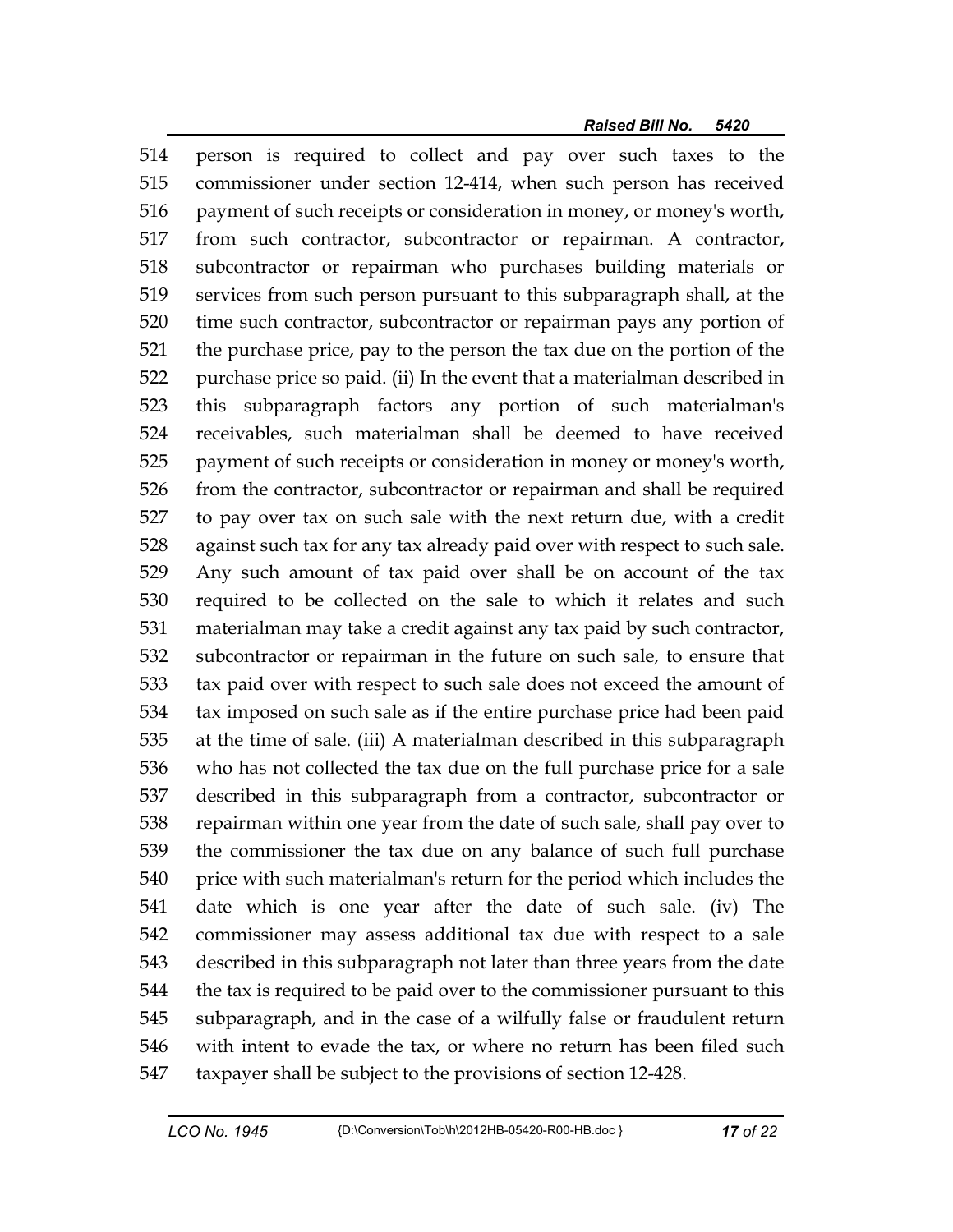548 (D) In the case of a sale by a producer or wholesaler of newspapers 549 to a vendor who is not otherwise required to obtain a permit under 550 this chapter, such producer or wholesaler shall collect the sales tax on 551 such newspapers at the point of transfer to such vendor. Such tax shall 552 be based on the stated retail price of such newspapers. Such vendor 553 may add an amount to the price of the newspapers equal to the 554 amount paid as sales tax to the producer or wholesaler and such 555 vendor shall not be required to remit such amount to the state.

556 (E) (i) Where an occupant rents a room in a hotel or lodging house 557 that has been reserved, booked, arranged for remarketed, distributed, 558 brokered, resold or facilitated by a room remarketer, the tax imposed 559 by subdivision (1) of this section shall be determined based on the rent 560 received from the occupant by the room remarketer. The tax to be 561 collected on, and the portion of the tax attributable to, the net rent and 562 any additional rent shall be stated separately on any bill or statement 563 or charge made for such occupancy issued or delivered by the room 564 remarketer to the occupant.

565 (ii) Tax on the net rent shall be paid by the room remarketer to the 566 operator. The operator shall be liable for the collection and payment of 567 the tax on the net rent.

568 (iii) Tax on any additional rent charged to the occupant by the room 569 remarketer shall be paid by the occupant to the room remarketer. The 570 room remarketer shall be liable for the collection of tax on the 571 additional rent and for the payment of the tax on the additional rent, 572 provided, if a room remarketer demonstrates that it has paid to the 573 operator the portion of the tax based upon the additional rent, the 574 room remarketer will not be liable for payment of tax on the additional 575 rent.

576 Sec. 7. Subdivision (1) of section 12-411 of the 2012 supplement to 577 the general statutes is repealed and the following is substituted in lieu 578 thereof (*Effective July 1, 2012, and applicable to sales occurring on or after*  579 *said date*):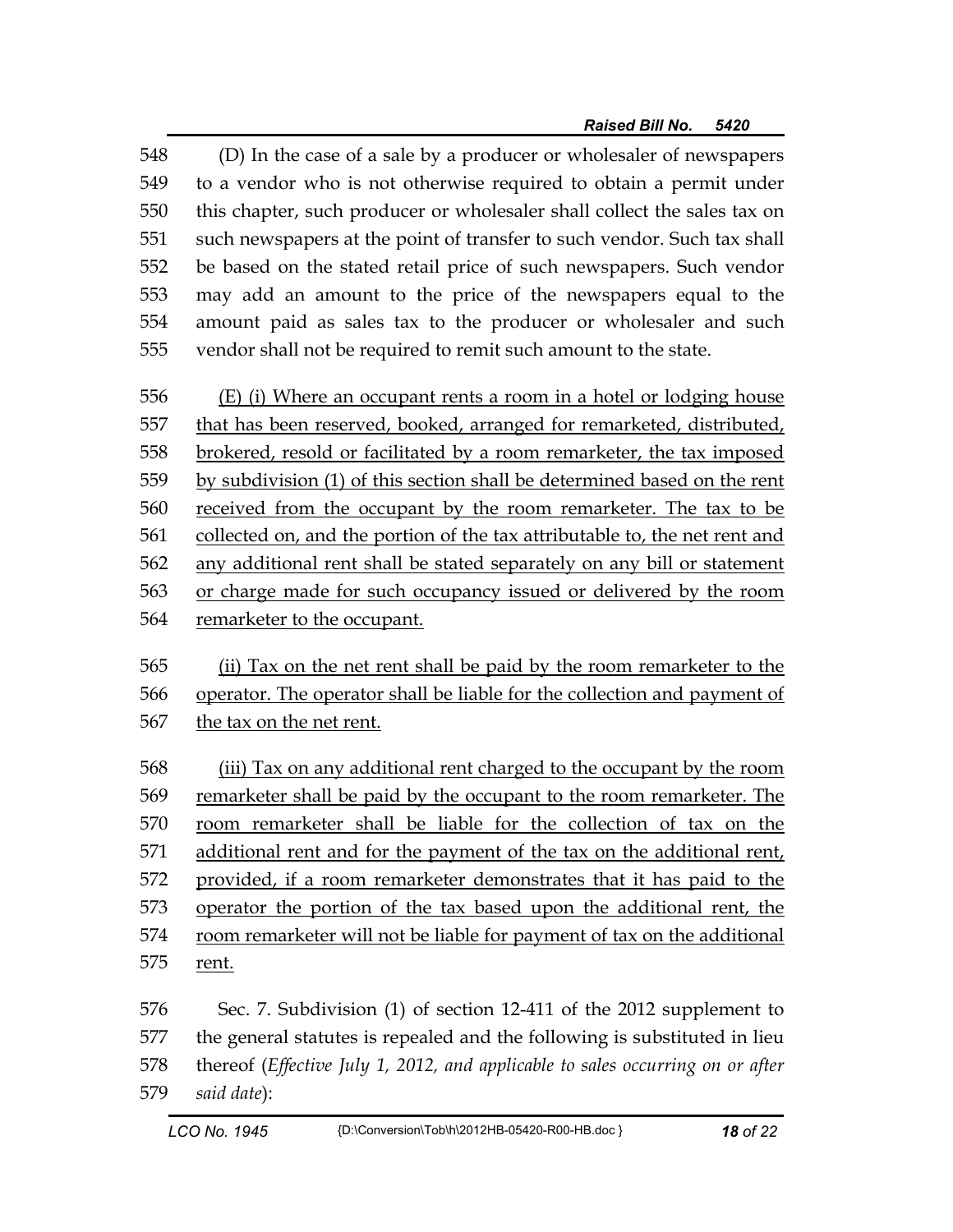580 (1) (A) An excise tax is hereby imposed on the storage, acceptance, 581 consumption or any other use in this state of tangible personal 582 property purchased from any retailer for storage, acceptance, 583 consumption or any other use in this state, the acceptance or receipt of 584 any services constituting a sale in accordance with subdivision (2) of 585 subsection (a) of section 12-407, purchased from any retailer for 586 consumption or use in this state, or the storage, acceptance, 587 consumption or any other use in this state of tangible personal 588 property which has been manufactured, fabricated, assembled or 589 processed from materials by a person, either within or without this 590 state, for storage, acceptance, consumption or any other use by such 591 person in this state, to be measured by the sales price of materials, at 592 the rate of six and thirty-five-hundredths per cent of the sales price of 593 such property or services, except, in lieu of said rate of six and thirty-594 five-hundredths per cent;

595 (B) At a rate of fifteen per cent of the rent paid, including both net 596 rent and additional rent, if applicable, for occupancy of any room or 597 rooms in a hotel or lodging house for the first period of not exceeding 598 thirty consecutive calendar days;

599 (C) With respect to the storage, acceptance, consumption or use in 600 this state of a motor vehicle purchased from any retailer for storage, 601 acceptance, consumption or use in this state by any individual who is a 602 member of the armed forces of the United States and is on full-time 603 active duty in Connecticut and who is considered, under 50 App USC 604 574, a resident of another state, or to any such individual and the 605 spouse of such individual at a rate of four and one-half per cent of the 606 sales price of such vehicle, provided such retailer requires and 607 maintains a declaration by such individual, prescribed as to form by 608 the commissioner and bearing notice to the effect that false statements 609 made in such declaration are punishable, or other evidence, 610 satisfactory to the commissioner, concerning the purchaser's state of 611 residence under 50 App USC 574;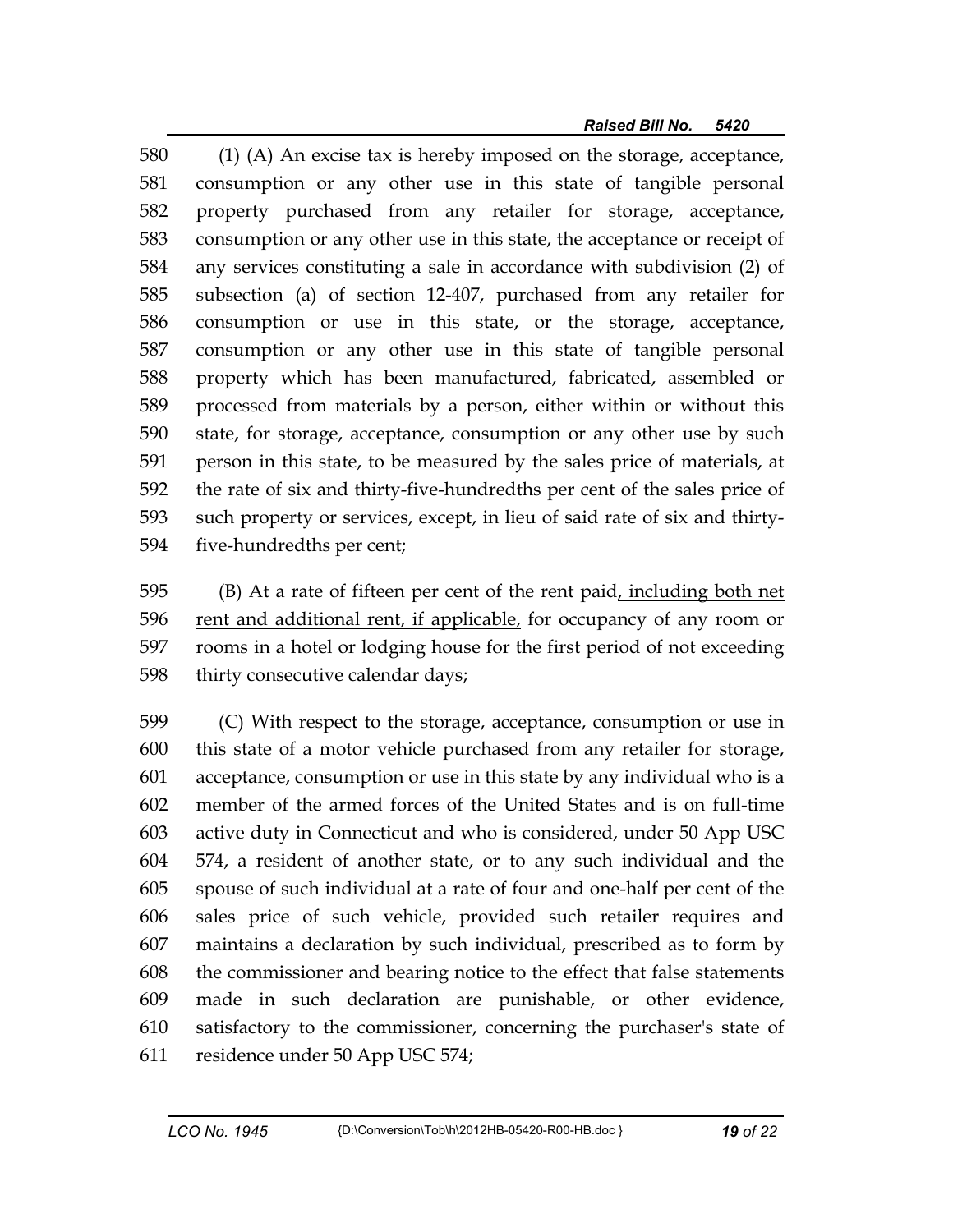612 (D) With respect to the acceptance or receipt in this state of labor 613 that is otherwise taxable under subparagraph  $(C)$  or  $(G)$  of subdivision 614 (2) of subsection (a) of section 12-407 on existing vessels and repair or 615 maintenance services on vessels occurring on and after July 1, 1999, 616 such services shall be exempt from such tax;

617 (E) With respect to the acceptance or receipt in this state of 618 computer and data processing services purchased from any retailer for 619 consumption or use in this state occurring on or after July 1, 1997, and 620 prior to July 1, 1998, at the rate of five per cent of such services, on or 621 after July 1, 1998, and prior to July 1, 1999, at the rate of four per cent of 622 such services, on or after July 1, 1999, and prior to July 1, 2000, at the 623 rate of three per cent of such services, on or after July 1, 2000, and prior 624 to July 1, 2001, at the rate of two per cent of such services, on and after 625 July 1, 2001, at the rate of one per cent of such services, and (ii) with 626 respect to the acceptance or receipt in this state of Internet access 627 services, on or after July 1, 2001, such services shall be exempt from 628 tax;

629 (F) With respect to the acceptance or receipt in this state of patient 630 care services purchased from any retailer for consumption or use in 631 this state for which payment is received by the hospital on or after July 632 1, 1999, and prior to July 1, 2001, at the rate of five and three-fourths 633 per cent and on and after July 1, 2001, such services shall be exempt 634 from such tax;

635 (G) With respect to the rental or leasing of a passenger motor 636 vehicle for a period of thirty consecutive calendar days or less, at a rate 637 of nine and thirty-five-hundredths per cent;

638 (H) With respect to the sale of (i) a motor vehicle for a sales price 639 exceeding fifty thousand dollars, at a rate of seven per cent on the 640 entire purchase price, (ii) a vessel for a sales price exceeding one 641 hundred thousand dollars, at a rate of seven per cent on the entire 642 purchase price, (iii) jewelry, whether real or imitation, for a sales price 643 exceeding five thousand dollars, at a rate of seven per cent on the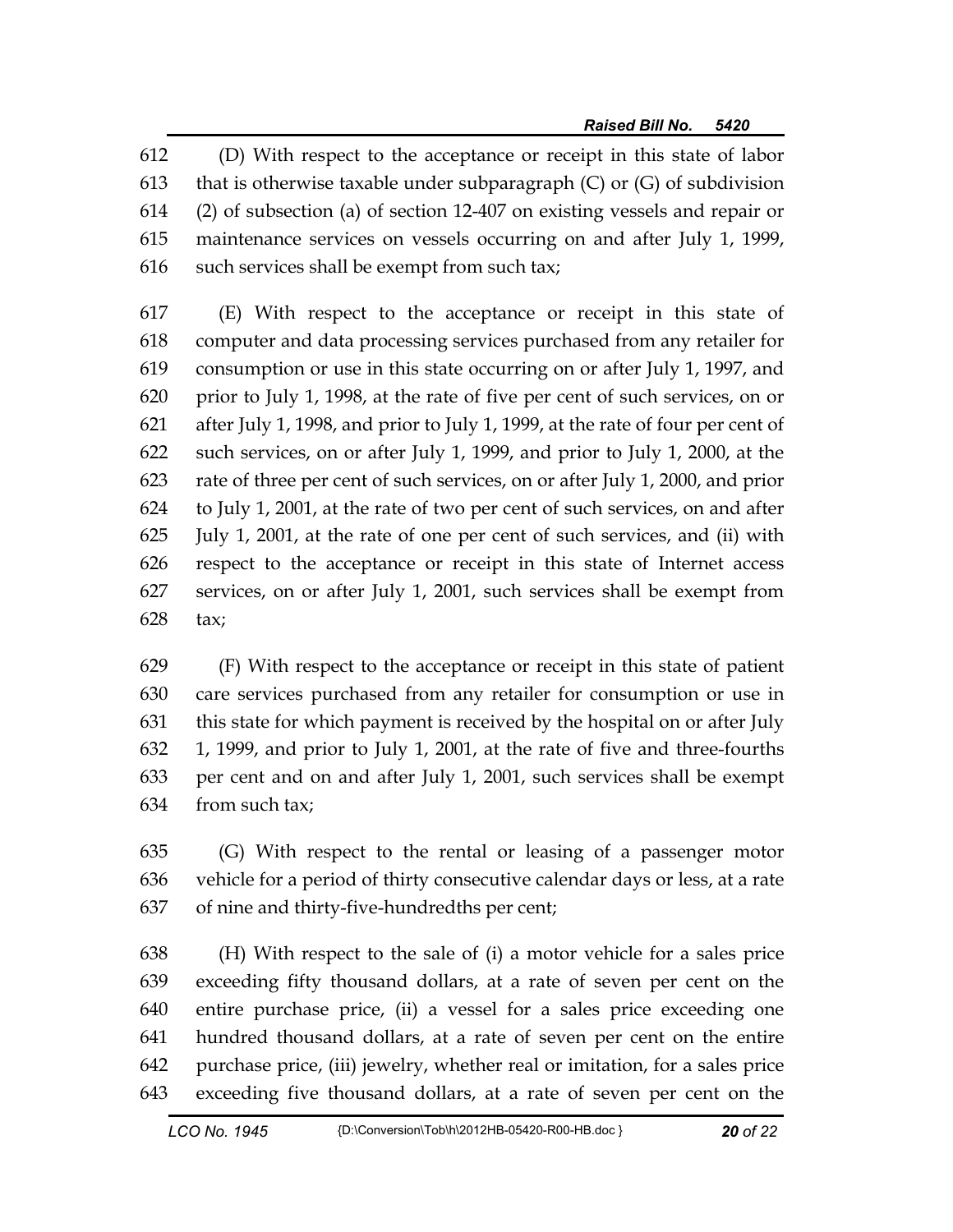644 entire purchase price, and (iv) an article of clothing or footwear 645 intended to be worn on or about the human body, a handbag, luggage, 646 umbrella, wallet or watch for a sales price exceeding one thousand 647 dollars, at a rate of seven per cent on the entire purchase price. For 648 purposes of this subparagraph, "motor vehicle" shall have the meaning 649 provided in section 14-1, but shall not include a motor vehicle subject 650 to the provisions of subparagraph (C) of this subdivision, a motor 651 vehicle having a gross vehicle weight rating over twelve thousand five 652 hundred pounds, or a motor vehicle having a gross vehicle weight 653 rating of twelve thousand five hundred pounds or less that is not used 654 for private passenger purposes, but is designed or used to transport 655 merchandise, freight or persons in connection with any business 656 enterprise and issued a commercial registration or more specific type 657 of registration by the Department of Motor Vehicles;

658 (I) For calendar quarters ending on or after September 30, 2011, the 659 commissioner shall deposit into the municipal revenue sharing 660 account, established pursuant to section 4-66*l*, one and fifty-seven-661 hundredths per cent of the amounts received by the state from the tax 662 imposed under subparagraph (A) of this subdivision, and one and 663 forty-three-hundredths of the amounts received by the state from the 664 tax imposed under subparagraph (H) of this subdivision; and

665 (J) For calendar quarters ending on or after September 30, 2011, the 666 commissioner shall deposit into the regional performance incentive 667 account, established pursuant to section 4-66k, six and seven-tenths 668 per cent of the amounts received by the state from the tax imposed 669 under subparagraph (B) of this subdivision and ten and seven-tenths 670 per cent of the amounts received by the state from the tax imposed 671 under subparagraph (G) of this subdivision.

This act shall take effect as follows and shall amend the following sections: